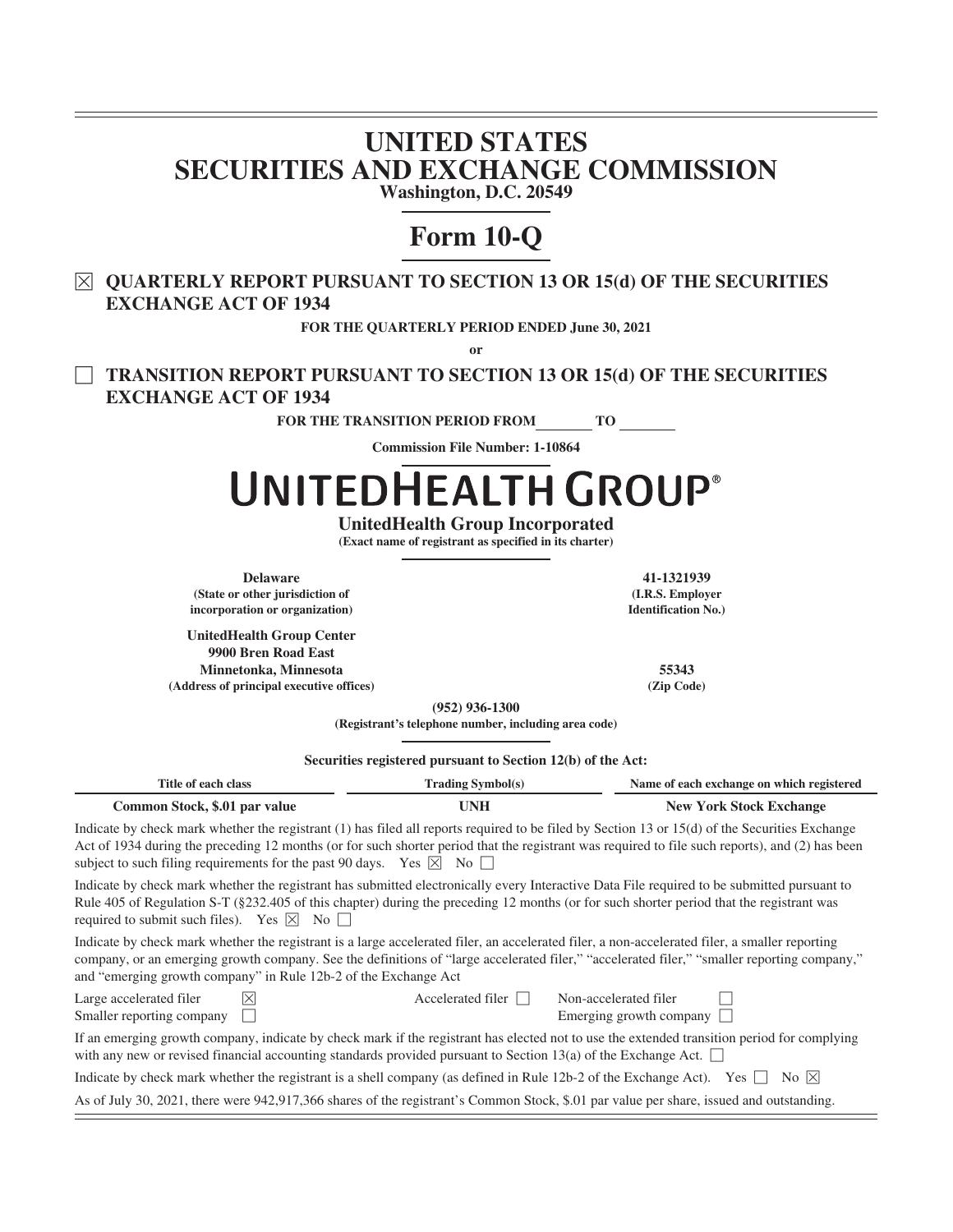# **UNITEDHEALTH GROUP**

# **Table of Contents**

|          | Part I. Financial Information                                                                           |                |
|----------|---------------------------------------------------------------------------------------------------------|----------------|
| Item 1.  |                                                                                                         | $\mathbf{1}$   |
|          | Condensed Consolidated Balance Sheets as of June 30, 2021 and December 31, 2020                         | $\mathbf{1}$   |
|          | Condensed Consolidated Statements of Operations for the Three and Six Months Ended June 30, 2021 and    |                |
|          |                                                                                                         | $\overline{2}$ |
|          | Condensed Consolidated Statements of Comprehensive Income for the Three and Six Months Ended June 30,   | 3              |
|          | Condensed Consolidated Statements of Changes in Equity for the Three and Six Months Ended June 30, 2021 | 4              |
|          | Condensed Consolidated Statements of Cash Flows for the Six Months Ended June 30, 2021 and 2020         | 6              |
|          |                                                                                                         | $\overline{7}$ |
|          | $\mathbf{1}$                                                                                            | $\overline{7}$ |
|          | 2.                                                                                                      | 8              |
|          | $\mathcal{E}$                                                                                           | 10             |
|          | $\overline{4}$ .                                                                                        | 11             |
|          | 5 <sub>1</sub>                                                                                          | 11             |
|          | 6.                                                                                                      | 12             |
|          | $7_{\scriptscriptstyle{\ddots}}$                                                                        | 12             |
|          | 8.                                                                                                      | 14             |
| Item 2.  | Management's Discussion and Analysis of Financial Condition and Results of Operations                   | 16             |
| Item 3.  |                                                                                                         | 25             |
| Item 4.  |                                                                                                         | 25             |
|          | Part II. Other Information                                                                              |                |
| Item 1.  |                                                                                                         | 26             |
| Item 1A. |                                                                                                         | 26             |
| Item 2.  |                                                                                                         | 26             |
| Item 6.  |                                                                                                         | 27             |
|          |                                                                                                         | 28             |

# **Page**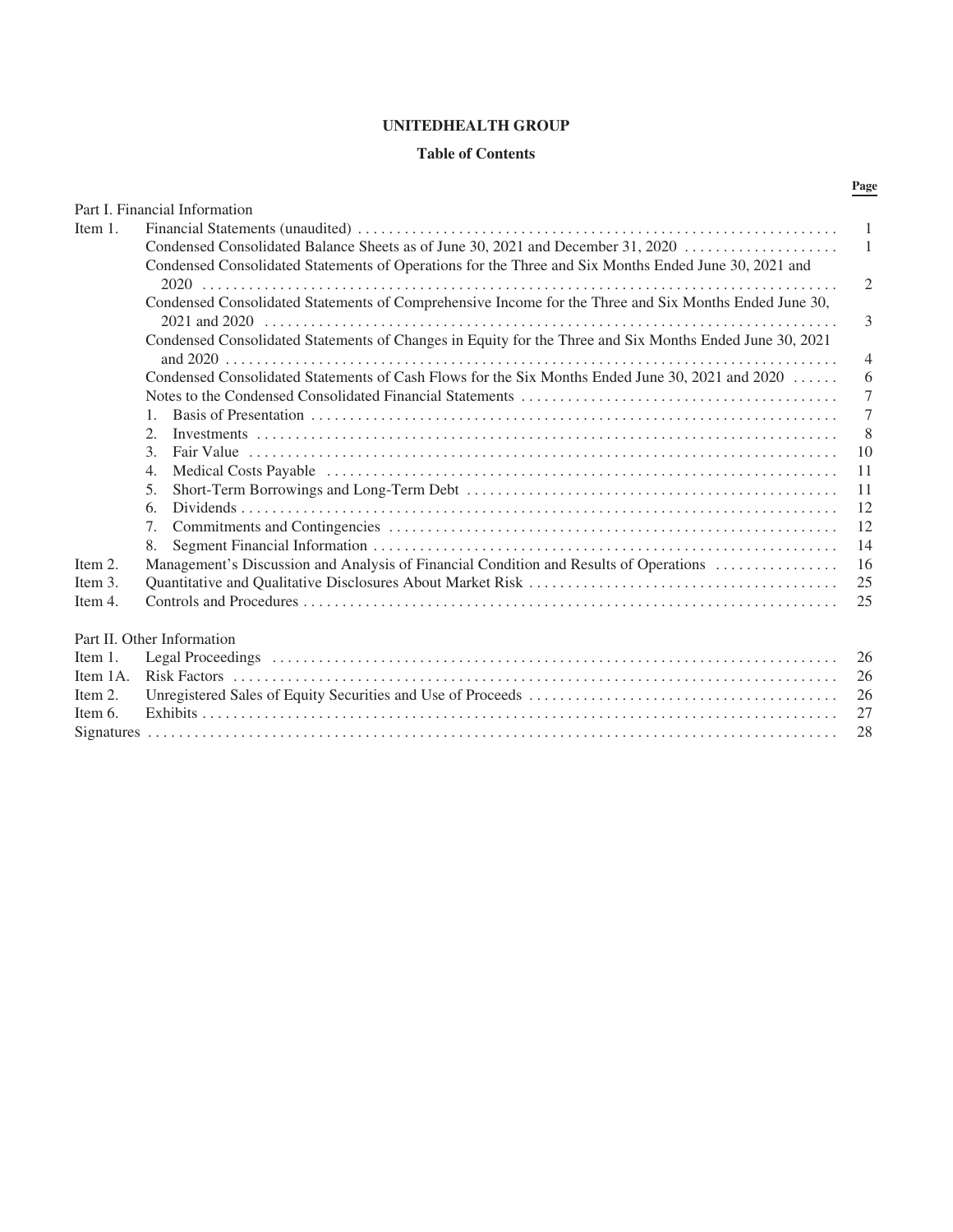#### **PART I**

# **ITEM 1. FINANCIAL STATEMENTS**

# **UnitedHealth Group Condensed Consolidated Balance Sheets (Unaudited)**

| (in millions, except per share data)                                                       |              | December 31,<br>2020 |
|--------------------------------------------------------------------------------------------|--------------|----------------------|
| <b>Assets</b>                                                                              |              |                      |
| Current assets:                                                                            | 19,832<br>S. | 16,921<br>\$         |
|                                                                                            | 2,729        | 2,860                |
|                                                                                            | 14,587       | 12,870               |
|                                                                                            | 12,630       | 12,534               |
|                                                                                            | 4,198        | 4,076                |
|                                                                                            | 4,940        | 4,457                |
|                                                                                            | 58,916       | 53,718               |
|                                                                                            | 44,061       | 41,242               |
|                                                                                            | 8,735        | 8,626                |
|                                                                                            | 75,827       | 71,337               |
|                                                                                            | 10,806       | 10,856               |
|                                                                                            | 11,947       | 11,510               |
|                                                                                            | \$210,292    | \$197,289            |
| Liabilities, redeemable noncontrolling interests and equity<br>Current liabilities:        |              |                      |
|                                                                                            | 25,131<br>\$ | 21,872<br>\$         |
|                                                                                            | 23,013       | 22,495               |
|                                                                                            | 3,868        | 4,819                |
|                                                                                            | 2,365        | 2,842                |
|                                                                                            | 22,180       | 20,392               |
|                                                                                            | 76,557       | 72,420               |
|                                                                                            | 44,348       | 38,648               |
|                                                                                            | 3,641        | 3,367                |
|                                                                                            | 12,425       | 12,315               |
|                                                                                            | 136,971      | 126,750              |
| Commitments and contingencies (Note 7)<br>Equity:                                          | 1,299        | 2,211                |
| Preferred stock, \$0.001 par value—10 shares authorized; no shares issued or outstanding   |              |                      |
| Common stock, \$0.01 par value—3,000 shares authorized; 943 and 946 issued and outstanding | 10           | 10                   |
|                                                                                            | 73,090       | 69,295               |
|                                                                                            | (4,086)      | (3,814)              |
|                                                                                            | 3,008        | 2.837                |
|                                                                                            | 72,022       | 68,328               |
|                                                                                            | \$210,292    | \$197,289            |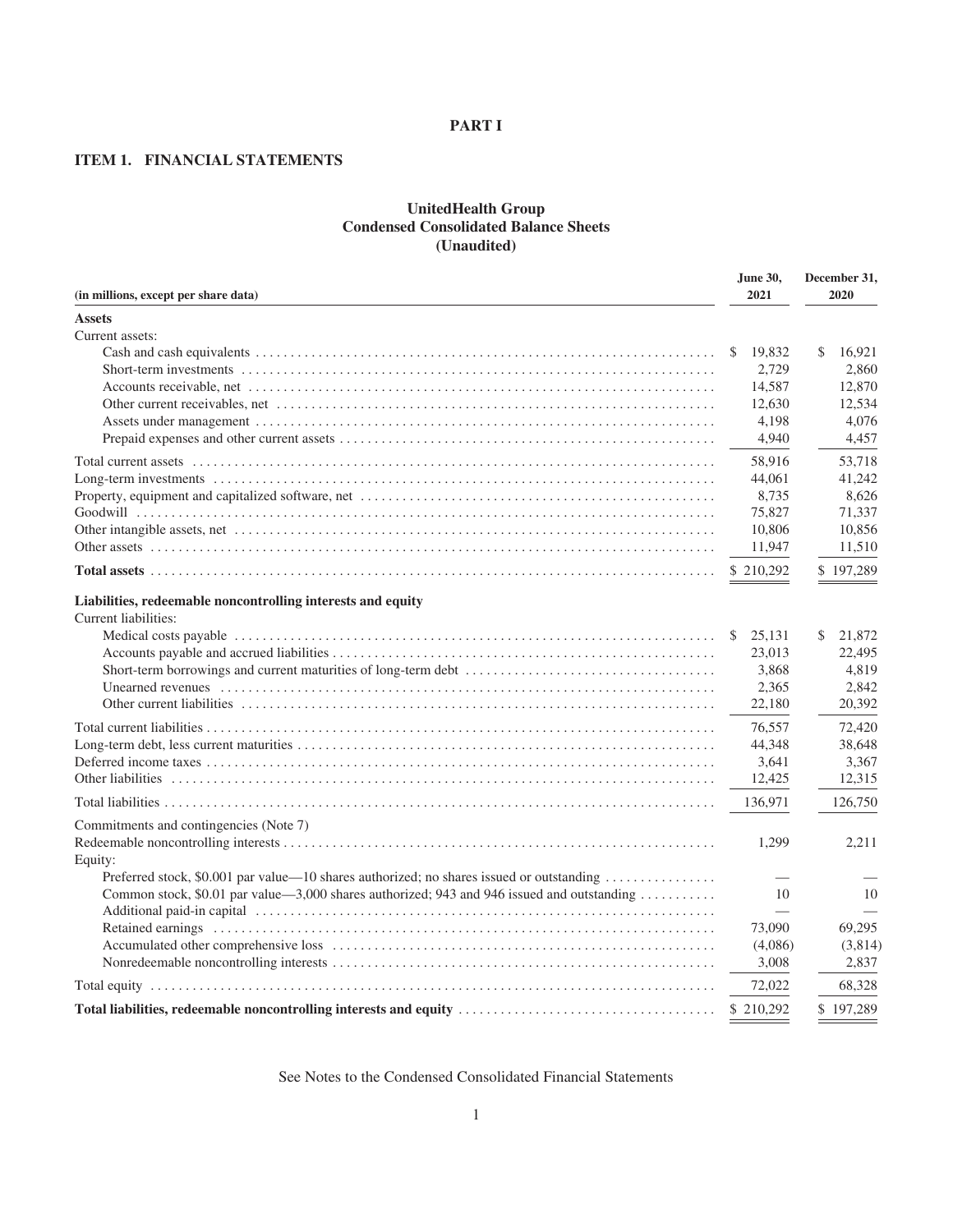# **UnitedHealth Group Condensed Consolidated Statements of Operations (Unaudited)**

|                                                                                        |                    | <b>Three Months Ended</b><br>June 30, | <b>Six Months Ended</b><br>June 30, |                 |
|----------------------------------------------------------------------------------------|--------------------|---------------------------------------|-------------------------------------|-----------------|
| (in millions, except per share data)                                                   | 2021               | 2020                                  | 2021                                | 2020            |
| <b>Revenues:</b>                                                                       |                    |                                       |                                     |                 |
|                                                                                        |                    |                                       | \$49,394 \$111,719 \$100,034        |                 |
|                                                                                        | 8,433              | 8,247                                 | 16,773                              | 16,678          |
|                                                                                        | 6.099              | 4,156                                 | 12.017                              | 9,141           |
|                                                                                        | 556                | 341                                   | 1,008                               | 706             |
|                                                                                        | 71,321             | 62,138                                | 141,517                             | 126,559         |
| <b>Operating costs:</b>                                                                |                    |                                       |                                     |                 |
|                                                                                        | 46,546             | 34,678                                | 91,450                              | 75,678          |
|                                                                                        | 10.359             | 10,001                                | 20,582                              | 20,016          |
|                                                                                        | 7,660              | 7,501                                 | 15,232                              | 15,188          |
|                                                                                        | 778                | 717                                   | 1.536                               | 1,440           |
|                                                                                        | 65,343             | 52,897                                | 128,800                             | 112,322         |
|                                                                                        | 5.978              | 9,241                                 | 12,717                              | 14,237          |
|                                                                                        | (410)              | (430)                                 | (807)                               | (867)           |
|                                                                                        | 5.568              | 8,811                                 | 11,910                              | 13,370          |
|                                                                                        | (1,196)            | (2,115)                               | (2,560)                             | (3,209)         |
|                                                                                        | 4.372              | 6,696                                 | 9,350                               | 10,161          |
|                                                                                        | (106)              | (59)                                  | (222)                               | (142)           |
| Net earnings attributable to UnitedHealth Group common shareholders \$4,266 \$6,637 \$ |                    |                                       |                                     | 9,128 \$ 10,019 |
| Earnings per share attributable to UnitedHealth Group common shareholders:             |                    |                                       |                                     |                 |
|                                                                                        | 4.52 \$            | 6.99 <sup>°</sup>                     | $9.66 \text{ }$                     | 10.56           |
|                                                                                        | 4.46 $\frac{1}{2}$ | $6.91 \text{ }$ \$                    | $9.55 \text{ }$ \$                  | 10.43           |
| Basic weighted-average number of common shares outstanding                             | 944                | 949                                   | 945                                 | 949             |
|                                                                                        | 12                 | 11                                    | 11                                  | 12              |
|                                                                                        | 956                | 960                                   | 956                                 | 961             |
| Anti-dilutive shares excluded from the calculation of dilutive effect of common share  | 1                  | 11                                    | 2                                   | 11              |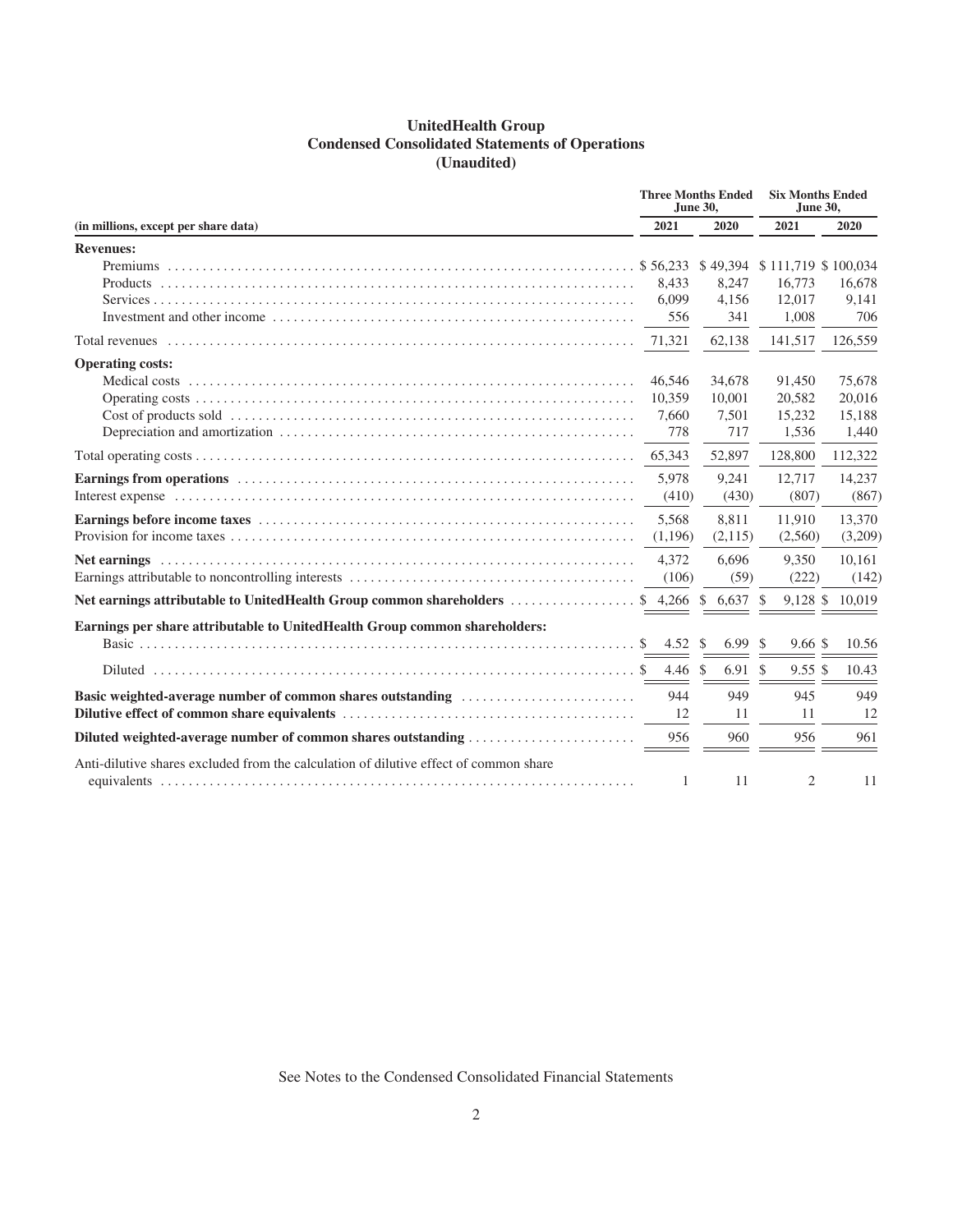| <b>UnitedHealth Group</b>                                        |
|------------------------------------------------------------------|
| <b>Condensed Consolidated Statements of Comprehensive Income</b> |
| (Unaudited)                                                      |

|                                                                                    |    | <b>Three Months Ended</b><br><b>June 30,</b> |                |  | <b>Six Months Ended</b><br><b>June 30,</b> |   |              |
|------------------------------------------------------------------------------------|----|----------------------------------------------|----------------|--|--------------------------------------------|---|--------------|
| (in millions)                                                                      |    | 2021                                         | 2020           |  | 2021                                       |   | <b>2020</b>  |
|                                                                                    | S. | 4,372                                        | 6,696          |  | 9,350                                      | S | 10,161       |
| Other comprehensive income (loss):                                                 |    |                                              |                |  |                                            |   |              |
| Gross unrealized gains (losses) on investment securities during the period $\dots$ |    | 251<br>(58)                                  | 1.120<br>(257) |  | (513)<br>116                               |   | 771<br>(177) |
|                                                                                    |    | 193                                          | 863            |  | (397)                                      |   | 594          |
| Gross reclassification adjustment for net realized gains included in net           |    |                                              |                |  |                                            |   |              |
|                                                                                    |    | (9)                                          | (11)           |  | (16)                                       |   | (29)         |
|                                                                                    |    |                                              | 3              |  |                                            |   |              |
| Total reclassification adjustment, net of tax                                      |    | (7)                                          | (8)            |  | (12)                                       |   | (22)         |
| Total foreign currency translation gains (losses)                                  |    | 554                                          | (45)           |  | 137                                        |   | (1, 544)     |
|                                                                                    |    | 740                                          | 810            |  | (272)                                      |   | (972)        |
|                                                                                    |    | 5,112                                        | 7,506          |  | 9.078                                      |   | 9.189        |
|                                                                                    |    | (106)                                        | (59)           |  | (222)                                      |   | (142)        |
| Comprehensive income attributable to UnitedHealth Group common shareholders        |    | 5,006                                        | 7,447          |  | 8,856                                      |   | 9,047        |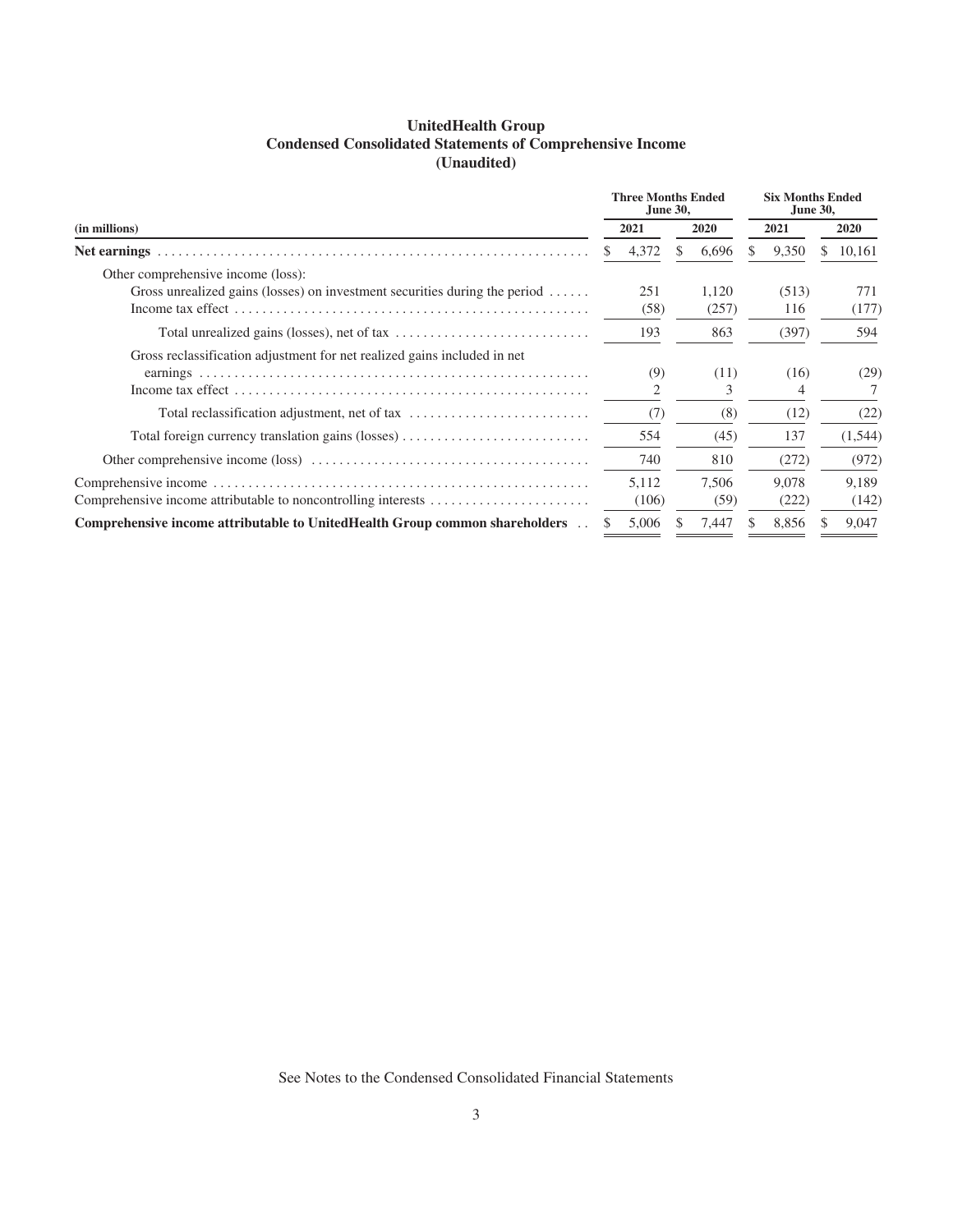# **UnitedHealth Group Condensed Consolidated Statements of Changes in Equity (Unaudited)**

|                                                                              |                                             |               |    |               |                                         |               |                                    | <b>Accumulated Other Comprehensive</b><br>Income (Loss) |                                                 |                                                                        |      |                        |
|------------------------------------------------------------------------------|---------------------------------------------|---------------|----|---------------|-----------------------------------------|---------------|------------------------------------|---------------------------------------------------------|-------------------------------------------------|------------------------------------------------------------------------|------|------------------------|
| Three months ended June 30,<br>(in millions)                                 | <b>Common Stock</b><br><b>Shares</b> Amount |               |    |               | <b>Additional</b><br>Paid-In<br>Capital |               | <b>Retained</b><br><b>Earnings</b> | <b>Net Unrealized Gains</b><br>on Investments           | Foreign<br><b>Currency</b><br>(Losses)<br>Gains | <b>Translation Nonredeemable</b><br>Noncontrolling<br><b>Interests</b> |      | <b>Total</b><br>Equity |
| Balance at March 31, 2021 $\ldots \ldots$                                    | 944                                         | \$            | 10 | <sup>\$</sup> |                                         | <sup>\$</sup> | 71,220 \$                          | 741 \$                                                  | $(5,567)$ \$                                    |                                                                        |      | 2,909 \$69,313         |
| Net earnings                                                                 |                                             |               |    |               |                                         |               | 4,266                              |                                                         |                                                 |                                                                        | 88   | 4,354                  |
| Other comprehensive income<br>Issuances of common stock, and                 |                                             |               |    |               |                                         |               |                                    | 186                                                     | 554                                             |                                                                        |      | 740                    |
| related tax effects                                                          | 2                                           |               |    |               | 292                                     |               |                                    |                                                         |                                                 |                                                                        |      | 292                    |
| Share-based compensation                                                     |                                             |               |    |               | 158                                     |               |                                    |                                                         |                                                 |                                                                        |      | 158                    |
| Common share repurchases                                                     | (3)                                         |               |    |               | (221)                                   |               | (1,029)                            |                                                         |                                                 |                                                                        |      | (1,250)                |
| Cash dividends paid on common<br>shares $(\$1.45$ per share) $\ldots \ldots$ |                                             |               |    |               |                                         |               | (1,367)                            |                                                         |                                                 |                                                                        |      | (1,367)                |
| Redeemable noncontrolling interests<br>fair value and other                  |                                             |               |    |               |                                         |               |                                    |                                                         |                                                 |                                                                        |      |                        |
| adjustments<br>Acquisition and other adjustments of                          |                                             |               |    |               | (229)                                   |               |                                    |                                                         |                                                 |                                                                        |      | (229)                  |
| nonredeemable noncontrolling<br>Distribution to nonredeemable                |                                             |               |    |               |                                         |               |                                    |                                                         |                                                 |                                                                        | 85   | 85                     |
| noncontrolling interests                                                     |                                             |               |    |               |                                         |               |                                    |                                                         |                                                 |                                                                        | (74) | (74)                   |
| Balance at June 30, $2021$                                                   | 943                                         | $\mathcal{S}$ | 10 | <sup>\$</sup> |                                         | $\mathcal{S}$ | 73,090 \$                          | 927 \$                                                  | $(5,013)$ \$                                    |                                                                        |      | 3,008 \$72,022         |
| Balance at March 31, 2020                                                    | 947                                         | \$            | 10 | <sup>\$</sup> |                                         | $\mathcal{S}$ | 62,327 \$                          | 306 \$                                                  | $(5,666)$ \$                                    |                                                                        |      | 2,886 \$59,863         |
| Net earnings $\dots\dots\dots\dots\dots\dots\dots$                           |                                             |               |    |               |                                         |               | 6,637                              |                                                         |                                                 |                                                                        | 38   | 6,675                  |
| Other comprehensive income                                                   |                                             |               |    |               |                                         |               |                                    |                                                         |                                                 |                                                                        |      |                        |
| $(\text{loss})$                                                              |                                             |               |    |               |                                         |               |                                    | 855                                                     | (45)                                            |                                                                        |      | 810                    |
| Issuances of common stock, and                                               |                                             |               |    |               |                                         |               |                                    |                                                         |                                                 |                                                                        |      |                        |
| related tax effects                                                          | 3                                           |               |    |               | 287                                     |               |                                    |                                                         |                                                 |                                                                        |      | 287                    |
| Share-based compensation                                                     |                                             |               |    |               | 144                                     |               |                                    |                                                         |                                                 |                                                                        |      | 144                    |
| Common share repurchases<br>Cash dividends paid on common                    |                                             |               |    |               |                                         |               |                                    |                                                         |                                                 |                                                                        |      |                        |
| shares $(\$1.25$ per share) $\dots\dots$                                     |                                             |               |    |               |                                         |               | (1,188)                            |                                                         |                                                 |                                                                        |      | (1,188)                |
| Redeemable noncontrolling interests                                          |                                             |               |    |               |                                         |               |                                    |                                                         |                                                 |                                                                        |      |                        |
| fair value and other                                                         |                                             |               |    |               |                                         |               |                                    |                                                         |                                                 |                                                                        |      |                        |
| adjustments                                                                  |                                             |               |    |               | (43)                                    |               |                                    |                                                         |                                                 |                                                                        |      | (43)                   |
| Distribution to nonredeemable                                                |                                             |               |    |               |                                         |               |                                    |                                                         |                                                 |                                                                        |      |                        |
| noncontrolling interests                                                     |                                             |               |    |               |                                         |               |                                    |                                                         |                                                 |                                                                        | (33) | (33)                   |
| Balance at June 30, 2020                                                     | 950                                         | \$            | 10 | <sup>\$</sup> | 388 \$                                  |               | 67,776 \$                          | $1,161$ \$                                              | $(5,711)$ \$                                    |                                                                        |      | 2,891 \$66,515         |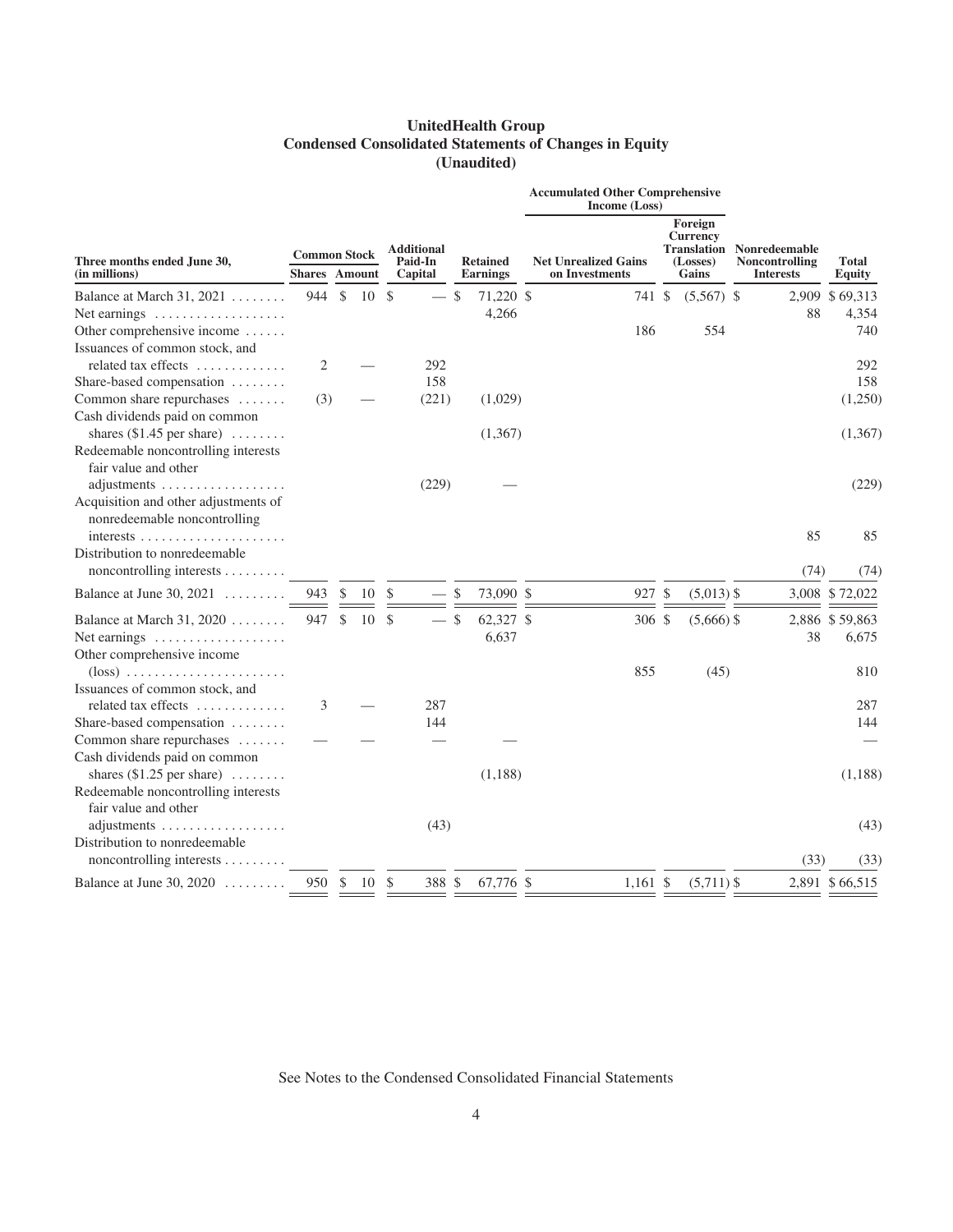# **UnitedHealth Group Condensed Consolidated Statements of Changes in Equity (Unaudited)**

|                                                                                                          |                                      |        |                                         |  |                             |               |                                                                  | <b>Accumulated Other Comprehensive</b><br><b>Income</b> (Loss) |                                                                               |  |                        |                |
|----------------------------------------------------------------------------------------------------------|--------------------------------------|--------|-----------------------------------------|--|-----------------------------|---------------|------------------------------------------------------------------|----------------------------------------------------------------|-------------------------------------------------------------------------------|--|------------------------|----------------|
| Six months ended June 30,<br>(in millions)                                                               | <b>Common Stock</b><br><b>Shares</b> | Amount | <b>Additional</b><br>Paid-In<br>Capital |  | <b>Retained</b><br>Earnings |               | <b>Net Unrealized Gains</b><br>(Losses) on<br><b>Investments</b> | Foreign<br><b>Currency</b><br>(Losses)<br>Gains                | <b>Translation Nonredeemable</b><br><b>Noncontrolling</b><br><b>Interests</b> |  | <b>Total</b><br>Equity |                |
| Balance at January $1, 2021$                                                                             | 946 \$                               |        | 10S                                     |  |                             | \$            | 69,295 \$                                                        | 1,336 \$                                                       | $(5,150)$ \$                                                                  |  |                        | 2,837 \$68,328 |
| Net earnings $\dots\dots\dots\dots\dots\dots\dots$<br>Other comprehensive (loss)                         |                                      |        |                                         |  |                             |               | 9,128                                                            |                                                                |                                                                               |  | 168                    | 9,296          |
| $income \ldots \ldots \ldots \ldots \ldots \ldots \ldots$<br>Issuances of common stock, and              |                                      |        |                                         |  |                             |               |                                                                  | (409)                                                          | 137                                                                           |  |                        | (272)          |
| related tax effects                                                                                      | 5                                    |        |                                         |  | 548<br>400                  |               |                                                                  |                                                                |                                                                               |  |                        | 548<br>400     |
| Share-based compensation $\dots\dots\dots$<br>Common share repurchases                                   | (8)                                  |        |                                         |  | (221)                       |               | (2,679)                                                          |                                                                |                                                                               |  |                        | (2,900)        |
| Cash dividends paid on common                                                                            |                                      |        |                                         |  |                             |               |                                                                  |                                                                |                                                                               |  |                        |                |
| shares $(\$2.70$ per share) $\ldots \ldots$<br>Redeemable noncontrolling interests                       |                                      |        |                                         |  |                             |               | (2,548)                                                          |                                                                |                                                                               |  |                        | (2,548)        |
| fair value and other adjustments<br>Acquisition and other adjustments of<br>nonredeemable noncontrolling |                                      |        |                                         |  | (727)                       |               | (106)                                                            |                                                                |                                                                               |  |                        | (833)          |
|                                                                                                          |                                      |        |                                         |  |                             |               |                                                                  |                                                                |                                                                               |  | 151                    | 151            |
| Distribution to nonredeemable<br>noncontrolling interests $\dots\dots\dots$                              |                                      |        |                                         |  |                             |               |                                                                  |                                                                |                                                                               |  | (148)                  | (148)          |
| Balance at June 30, $2021$                                                                               | 943 \$                               |        | 10S                                     |  |                             | $\mathcal{S}$ | 73,090 \$                                                        | 927 \$                                                         | $(5,013)$ \$                                                                  |  |                        | 3,008 \$72,022 |
| Balance at January 1, 2020 $\ldots \ldots$<br>Adjustment to Adopt ASU                                    | 948 \$                               |        | 9 <sup>°</sup>                          |  | 7 <sup>°</sup>              |               | 61,178 \$                                                        | 589 \$                                                         | $(4,167)$ \$                                                                  |  |                        | 2,820 \$60,436 |
| $2016 - 13$                                                                                              |                                      |        |                                         |  |                             |               | (28)                                                             |                                                                |                                                                               |  |                        | (28)           |
| Net earnings<br>Other comprehensive income                                                               |                                      |        |                                         |  |                             |               | 10,019                                                           |                                                                |                                                                               |  | 97                     | 10,116         |
| $(\text{loss})$<br>Issuances of common stock, and                                                        |                                      |        |                                         |  |                             |               |                                                                  | 572                                                            | (1, 544)                                                                      |  |                        | (972)          |
| related tax effects                                                                                      | 8                                    |        | $\mathbf{1}$                            |  | 607                         |               |                                                                  |                                                                |                                                                               |  |                        | 608            |
| Share-based compensation                                                                                 |                                      |        |                                         |  | 378                         |               |                                                                  |                                                                |                                                                               |  |                        | 378            |
| Common share repurchases<br>Cash dividends paid on common                                                | (6)                                  |        |                                         |  | (510)                       |               | (1,181)                                                          |                                                                |                                                                               |  |                        | (1,691)        |
| shares $(\$2.33$ per share)                                                                              |                                      |        |                                         |  |                             |               | (2,212)                                                          |                                                                |                                                                               |  |                        | (2,212)        |
| Redeemable noncontrolling interests<br>fair value and other adjustments                                  |                                      |        |                                         |  | (94)                        |               |                                                                  |                                                                |                                                                               |  |                        | (94)           |
| Acquisitions and other adjustments of<br>nonredeemable noncontrolling                                    |                                      |        |                                         |  |                             |               |                                                                  |                                                                |                                                                               |  |                        |                |
| Distribution to nonredeemable                                                                            |                                      |        |                                         |  |                             |               |                                                                  |                                                                |                                                                               |  | 50                     | 50             |
| noncontrolling interests $\dots\dots\dots$                                                               |                                      |        |                                         |  |                             |               |                                                                  |                                                                |                                                                               |  | (76)                   | (76)           |
| Balance at June 30, $2020$                                                                               | 950 \$                               |        | 10S                                     |  | 388 \$                      |               | 67,776 \$                                                        | $1,161$ \$                                                     | $(5,711)$ \$                                                                  |  |                        | 2,891 \$66,515 |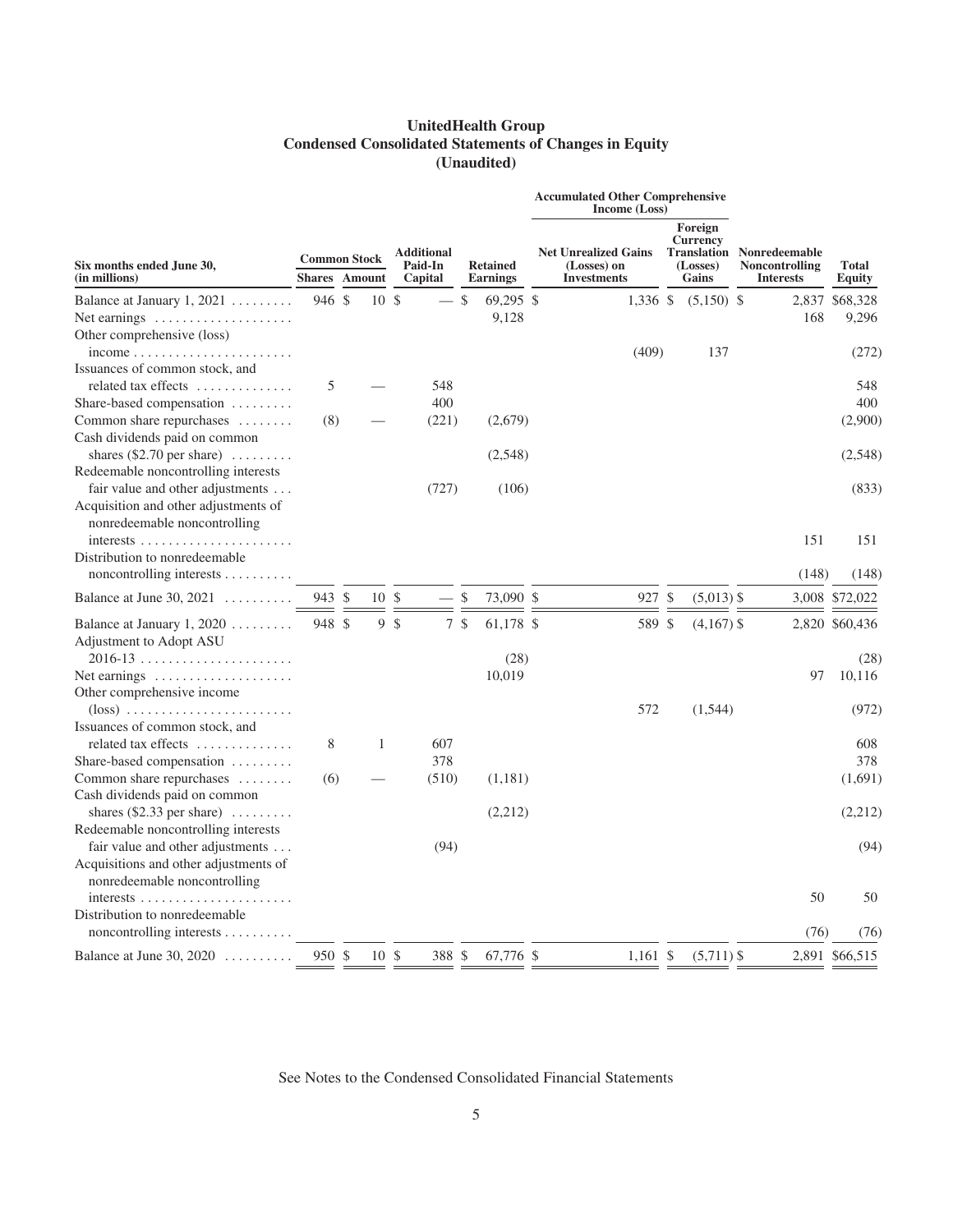# **UnitedHealth Group Condensed Consolidated Statements of Cash Flows (Unaudited)**

| (in millions)                                                                                       | 2021     | 2020     |  |  |  |
|-----------------------------------------------------------------------------------------------------|----------|----------|--|--|--|
| <b>Operating activities</b>                                                                         |          |          |  |  |  |
|                                                                                                     | \$9,350  | \$10,161 |  |  |  |
| Noncash items:                                                                                      |          |          |  |  |  |
|                                                                                                     | 1,536    | 1,440    |  |  |  |
|                                                                                                     | 327      | 114      |  |  |  |
|                                                                                                     | 426      | 388      |  |  |  |
|                                                                                                     | (214)    | 124      |  |  |  |
| Net change in other operating items, net of effects from acquisitions and changes in AARP balances: |          |          |  |  |  |
|                                                                                                     | (1,218)  | (439)    |  |  |  |
|                                                                                                     | (1,523)  | (3,784)  |  |  |  |
|                                                                                                     | 3,086    | (2,353)  |  |  |  |
|                                                                                                     | 298      | 7,591    |  |  |  |
|                                                                                                     | (523)    | (296)    |  |  |  |
|                                                                                                     | 11,545   | 12,946   |  |  |  |
| <b>Investing activities</b>                                                                         |          |          |  |  |  |
|                                                                                                     | (8, 847) | (6, 412) |  |  |  |
|                                                                                                     | 1,408    | 3,548    |  |  |  |
|                                                                                                     | 4,650    | 3,437    |  |  |  |
|                                                                                                     | (4,642)  | (3,952)  |  |  |  |
|                                                                                                     | (1,130)  | (920)    |  |  |  |
|                                                                                                     | (648)    | (186)    |  |  |  |
|                                                                                                     | (9,209)  | (4,485)  |  |  |  |
| <b>Financing activities</b>                                                                         |          |          |  |  |  |
|                                                                                                     | (2,900)  | (1,691)  |  |  |  |
|                                                                                                     | (2,548)  | (2,212)  |  |  |  |
|                                                                                                     | 764      | 870      |  |  |  |
|                                                                                                     | (1,900)  |          |  |  |  |
|                                                                                                     | (176)    | 351      |  |  |  |
|                                                                                                     | 6,934    | 4,864    |  |  |  |
|                                                                                                     | 2,395    | 1,263    |  |  |  |
|                                                                                                     | (1,338)  |          |  |  |  |
|                                                                                                     | (662)    | (421)    |  |  |  |
|                                                                                                     | 569      | 3,024    |  |  |  |
|                                                                                                     | 6        | (143)    |  |  |  |
|                                                                                                     | 2,911    | 11,342   |  |  |  |
|                                                                                                     | 16,921   | 10,985   |  |  |  |
|                                                                                                     | \$19,832 | \$22,327 |  |  |  |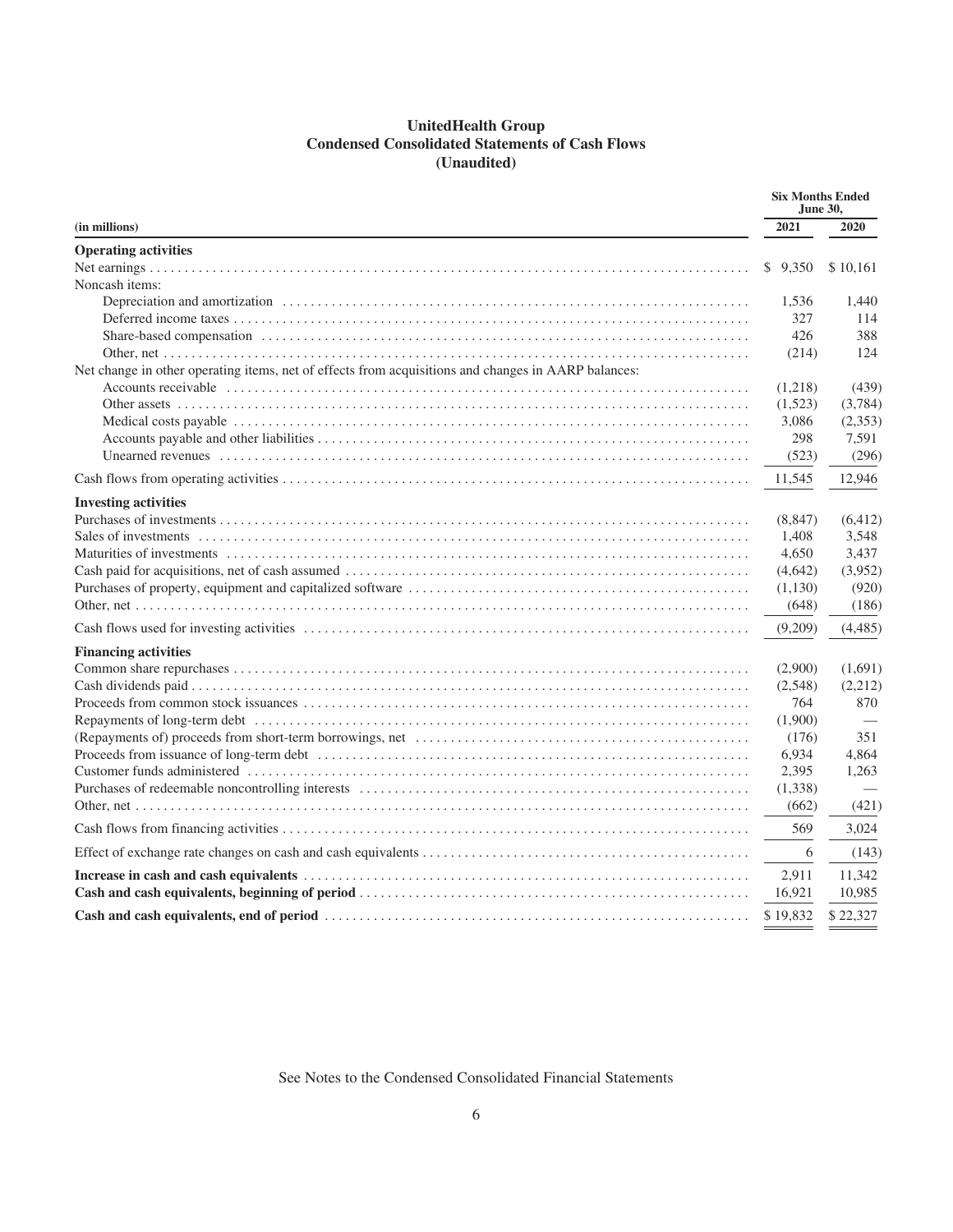# **UnitedHealth Group Notes to the Condensed Consolidated Financial Statements (Unaudited)**

#### **1. Basis of Presentation**

UnitedHealth Group Incorporated (individually and together with its subsidiaries, "UnitedHealth Group" and "the Company") is a diversified health care company with a mission to help people live healthier lives and help make the health system work better for everyone. Our two complementary business platforms—Optum and UnitedHealthcare—are driven by this unified mission and vision to improve health care access, affordability, experiences and outcomes for the individuals and organizations we are privileged to serve.

The Company has prepared the Condensed Consolidated Financial Statements according to U.S. Generally Accepted Accounting Principles (GAAP) and has included the accounts of UnitedHealth Group and its subsidiaries. The year-end condensed consolidated balance sheet was derived from audited financial statements, but does not include all disclosures required by GAAP. In accordance with the rules and regulations of the U.S. Securities and Exchange Commission (SEC), the Company has omitted certain footnote disclosures that would substantially duplicate the disclosures contained in its annual audited Consolidated Financial Statements. Therefore, these Condensed Consolidated Financial Statements should be read together with the Consolidated Financial Statements and the Notes included in Part II, Item 8, "Financial Statements" in the Company's Annual Report on Form 10-K for the year ended December 31, 2020 as filed with the SEC (2020 10-K). The accompanying Condensed Consolidated Financial Statements include all normal recurring adjustments necessary to present the interim financial statements fairly.

#### *Use of Estimates*

These Condensed Consolidated Financial Statements include certain amounts based on the Company's best estimates and judgments. The Company's most significant estimates relate to estimates and judgments for medical costs payable and goodwill. Certain of these estimates require the application of complex assumptions and judgments, often because they involve matters that are inherently uncertain and will likely change in subsequent periods. The impact of any change in estimates is included in earnings in the period in which the estimate is adjusted.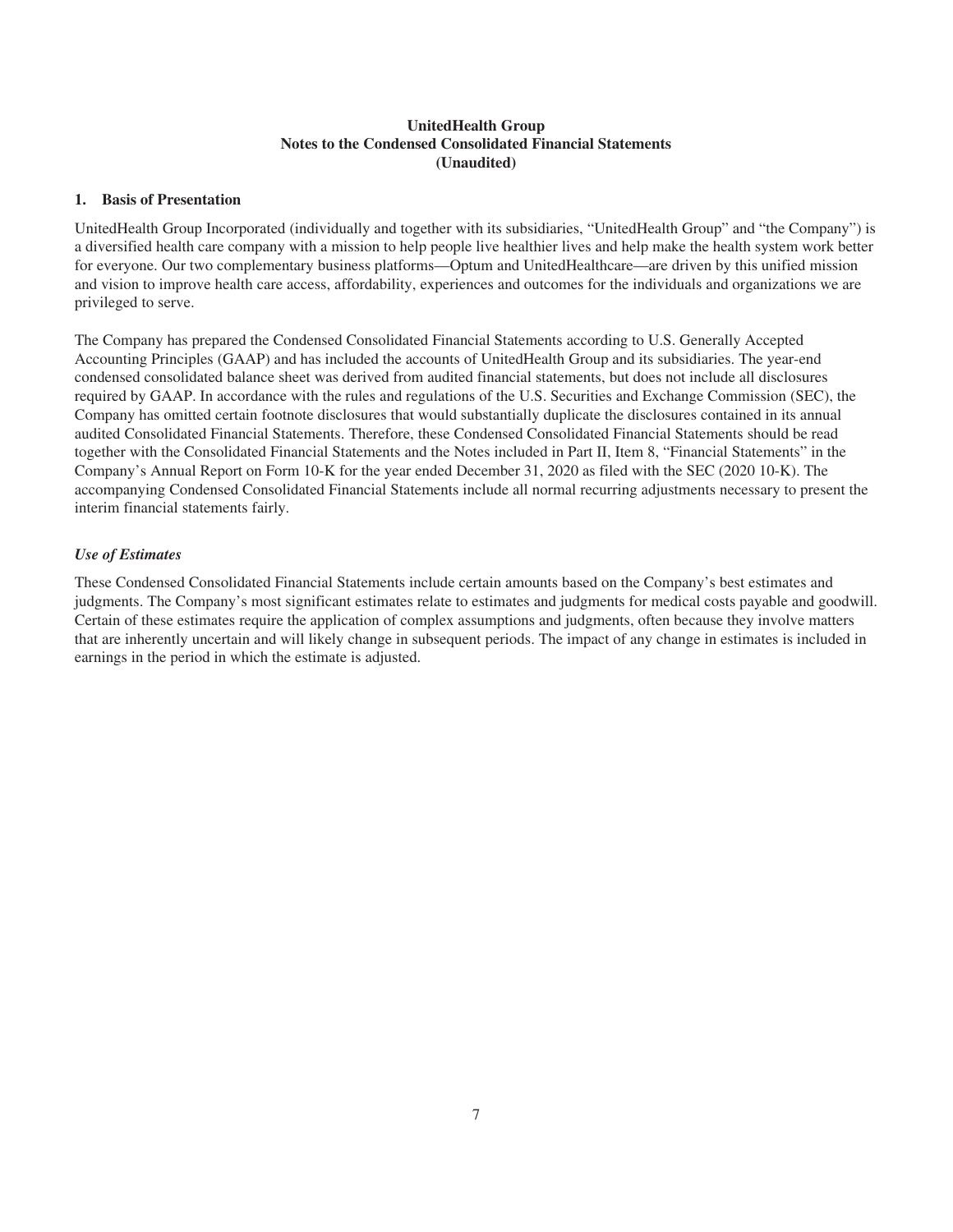# **2. Investments**

A summary of debt securities by major security type is as follows:

| (in millions)                       | <b>Amortized</b><br>Cost | <b>Gross</b><br><b>Unrealized</b><br>Gains | <b>Gross</b><br><b>Unrealized</b><br><b>Losses</b> | Fair<br><b>Value</b> |
|-------------------------------------|--------------------------|--------------------------------------------|----------------------------------------------------|----------------------|
| June 30, 2021                       |                          |                                            |                                                    |                      |
| Debt securities—available-for-sale: |                          |                                            |                                                    |                      |
|                                     | 3,526<br><sup>\$</sup>   | \$<br>88                                   | \$<br>(17)                                         | \$<br>3,597          |
|                                     | 7,044                    | 386                                        | (7)                                                | 7,423                |
|                                     | 21,116                   | 628                                        | (57)                                               | 21,687               |
|                                     | 6,596                    | 167                                        | (30)                                               | 6,733                |
|                                     | 2,623                    | 72                                         | (10)                                               | 2,685                |
|                                     | 40,905                   | 1,341                                      | (121)                                              | 42,125               |
| Debt securities—held-to-maturity:   |                          |                                            |                                                    |                      |
|                                     | 412                      | 4                                          |                                                    | 416                  |
|                                     | 30                       | 2                                          |                                                    | 32                   |
|                                     | 148                      |                                            | (1)                                                | 147                  |
|                                     | 590                      | 6                                          | (1)                                                | 595                  |
|                                     | \$41,495                 | \$1,347                                    | \$(122)                                            | \$42,720             |
| <b>December 31, 2020</b>            |                          |                                            |                                                    |                      |
| Debt securities—available-for-sale: |                          |                                            |                                                    |                      |
|                                     | 3,335<br>\$              | \$.<br>133                                 | \$<br>(3)                                          | 3,465<br>S           |
|                                     | 6.893                    | 435                                        | $\overline{\phantom{0}}$                           | 7,328                |
|                                     | 18,886                   | 863                                        | (12)                                               | 19,737               |
|                                     | 6,849                    | 245                                        | (3)                                                | 7,091                |
|                                     | 2,116                    | 95                                         | (4)                                                | 2,207                |
|                                     | 38,079                   | 1,771                                      | (22)                                               | 39,828               |
| Debt securities—held-to-maturity:   |                          |                                            |                                                    |                      |
|                                     | 420                      | 6                                          |                                                    | 426                  |
|                                     | 31                       | 2                                          |                                                    | 33                   |
|                                     | 187                      | 1                                          |                                                    | 188                  |
|                                     | 638                      | 9                                          |                                                    | 647                  |
|                                     | \$38,717                 | \$1.780                                    | \$<br>(22)                                         | \$40,475             |

The Company held \$2.8 billion and \$2.3 billion of equity securities as of June 30, 2021 and December 31, 2020, respectively. The Company's investments in equity securities primarily consist of employee savings plan related investments, shares of Brazilian real denominated fixed-income funds with readily determinable fair values and other venture investments. Additionally, the Company's investments included \$1.3 billion of equity method investments in operating businesses in the health care sector as of June 30, 2021 and December 31, 2020. The allowance for credit losses on held-to-maturity securities at June 30, 2021 and December 31, 2020 was not material.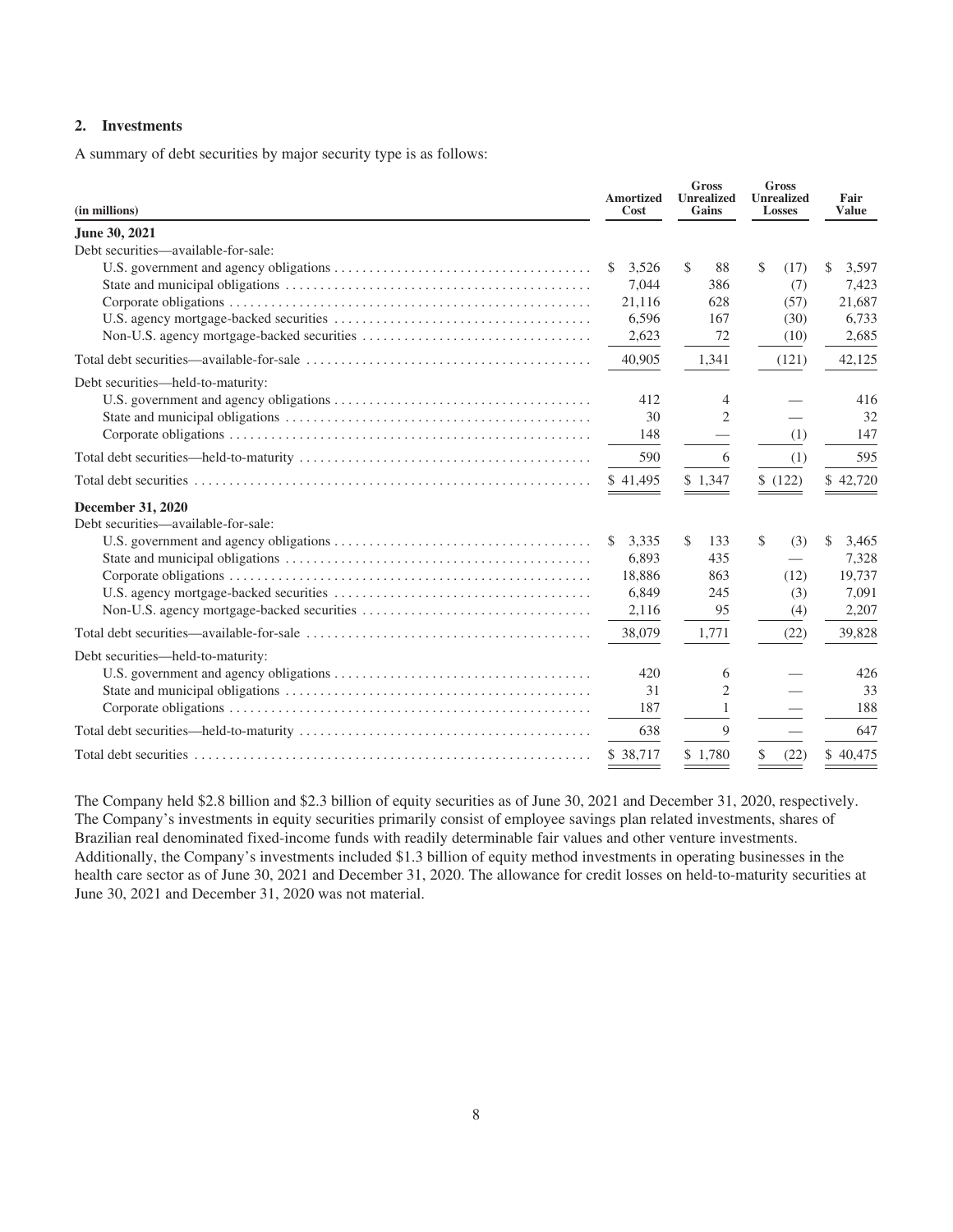The amortized cost and fair value of debt securities as of June 30, 2021, by contractual maturity, were as follows:

|               | Available-for-Sale |                   |    | <b>Held-to-Maturity</b> |    |                          |  |                      |  |
|---------------|--------------------|-------------------|----|-------------------------|----|--------------------------|--|----------------------|--|
| (in millions) |                    | Amortized<br>Cost |    | Fair<br><b>Value</b>    |    | <b>Amortized</b><br>Cost |  | Fair<br><b>Value</b> |  |
|               |                    | 2.808             |    | 2.822                   | S. | 309                      |  | 310                  |  |
|               |                    | 13,088            |    | 13.460                  |    | 231                      |  | 233                  |  |
|               |                    | 11,550            |    | 12,000                  |    | 28                       |  | 29                   |  |
|               |                    | 4.240             |    | 4.425                   |    | 22                       |  | 23                   |  |
|               |                    | 6.596             |    | 6.733                   |    |                          |  |                      |  |
|               |                    | 2,623             |    | 2.685                   |    |                          |  |                      |  |
|               |                    | 40.905            | S. | 42.125                  |    | 590                      |  | 595                  |  |

The fair value of available-for-sale debt securities with gross unrealized losses by major security type and length of time that individual securities have been in a continuous unrealized loss position were as follows:

|                                                                                               |     |                      |                                             |           | Less Than 12 Months 12 Months or Greater |     |                                      |     |     | <b>Total</b>         |                                                    |       |  |  |
|-----------------------------------------------------------------------------------------------|-----|----------------------|---------------------------------------------|-----------|------------------------------------------|-----|--------------------------------------|-----|-----|----------------------|----------------------------------------------------|-------|--|--|
| (in millions)                                                                                 |     | Fair<br><b>Value</b> | Gross<br><b>Unrealized</b><br><b>Losses</b> |           | Fair<br><b>Value</b>                     |     | Gross<br><b>Unrealized</b><br>Losses |     |     | Fair<br><b>Value</b> | <b>Gross</b><br><b>Unrealized</b><br><b>Losses</b> |       |  |  |
| June 30, 2021                                                                                 |     |                      |                                             |           |                                          |     |                                      |     |     |                      |                                                    |       |  |  |
| Debt securities—available-for-sale:                                                           |     |                      |                                             |           |                                          |     |                                      |     |     |                      |                                                    |       |  |  |
| U.S. government and agency obligations $\dots \dots \dots \dots \dots \dots$                  |     | $1,201$ \$           |                                             | $(17)$ \$ |                                          |     |                                      |     | \$. | $1,201$ \$           |                                                    | (17)  |  |  |
|                                                                                               |     | 777                  |                                             | (7)       |                                          |     |                                      |     |     | 777                  |                                                    | (7)   |  |  |
|                                                                                               |     | 4,679                |                                             | (56)      |                                          | 229 |                                      | (1) |     | 4,908                |                                                    | (57)  |  |  |
|                                                                                               |     | 2,668                |                                             | (30)      |                                          |     |                                      |     |     | 2,668                |                                                    | (30)  |  |  |
|                                                                                               |     | 713                  |                                             | (8)       |                                          | 42  |                                      | (2) |     | 755                  |                                                    | (10)  |  |  |
| Total debt securities—available-for-sale $\dots\dots\dots\dots\dots\dots\dots\dots\dots\dots$ | -SS | 10,038               | -S                                          | (118)     | <sup>\$</sup>                            | 271 |                                      | (3) |     | 10,309               |                                                    | (121) |  |  |
| <b>December 31, 2020</b>                                                                      |     |                      |                                             |           |                                          |     |                                      |     |     |                      |                                                    |       |  |  |
| Debt securities—available-for-sale:                                                           |     |                      |                                             |           |                                          |     |                                      |     |     |                      |                                                    |       |  |  |
| U.S. government and agency obligations $\dots \dots \dots \dots \dots \dots$                  |     | 346S                 |                                             | $(3)$ \$  |                                          |     | S.                                   |     |     | 346 \$               |                                                    | (3)   |  |  |
|                                                                                               |     | 1,273                |                                             | (9)       |                                          | 456 |                                      | (3) |     | 1,729                |                                                    | (12)  |  |  |
|                                                                                               |     | 601                  |                                             | (3)       |                                          |     |                                      |     |     | 601                  |                                                    | (3)   |  |  |
|                                                                                               |     | 195                  |                                             | (1)       |                                          | 93  |                                      | (3) |     | 288                  |                                                    | (4)   |  |  |
|                                                                                               |     | 2,415                | - \$                                        | $(16)$ \$ |                                          | 549 |                                      | (6) |     | 2,964 \$             |                                                    | (22)  |  |  |
|                                                                                               |     |                      |                                             |           |                                          |     |                                      |     |     |                      |                                                    |       |  |  |

The Company's unrealized losses from debt securities as of June 30, 2021 were generated from approximately 6,500 positions out of a total of 38,000 positions. The Company believes that it will collect the timely principal and interest due on its debt securities that have an amortized cost in excess of fair value. The unrealized losses were primarily caused by interest rate increases and not by unfavorable changes in the credit quality associated with these securities that impacted our assessment on collectability of principal and interest. At each reporting period, the Company evaluates available-for-sale debt securities for any credit-related impairment when the fair value of the investment is less than its amortized cost. The Company evaluated the expected cash flows, the underlying credit quality and credit ratings of the issuers noting no significant credit deterioration since purchase. As of June 30, 2021, the Company did not have the intent to sell any of the available-for-sale debt securities in an unrealized loss position. Therefore, the Company believes these losses to be temporary. The allowance for credit losses on available-for-sale debt securities at June 30, 2021 and December 31, 2020 was not material.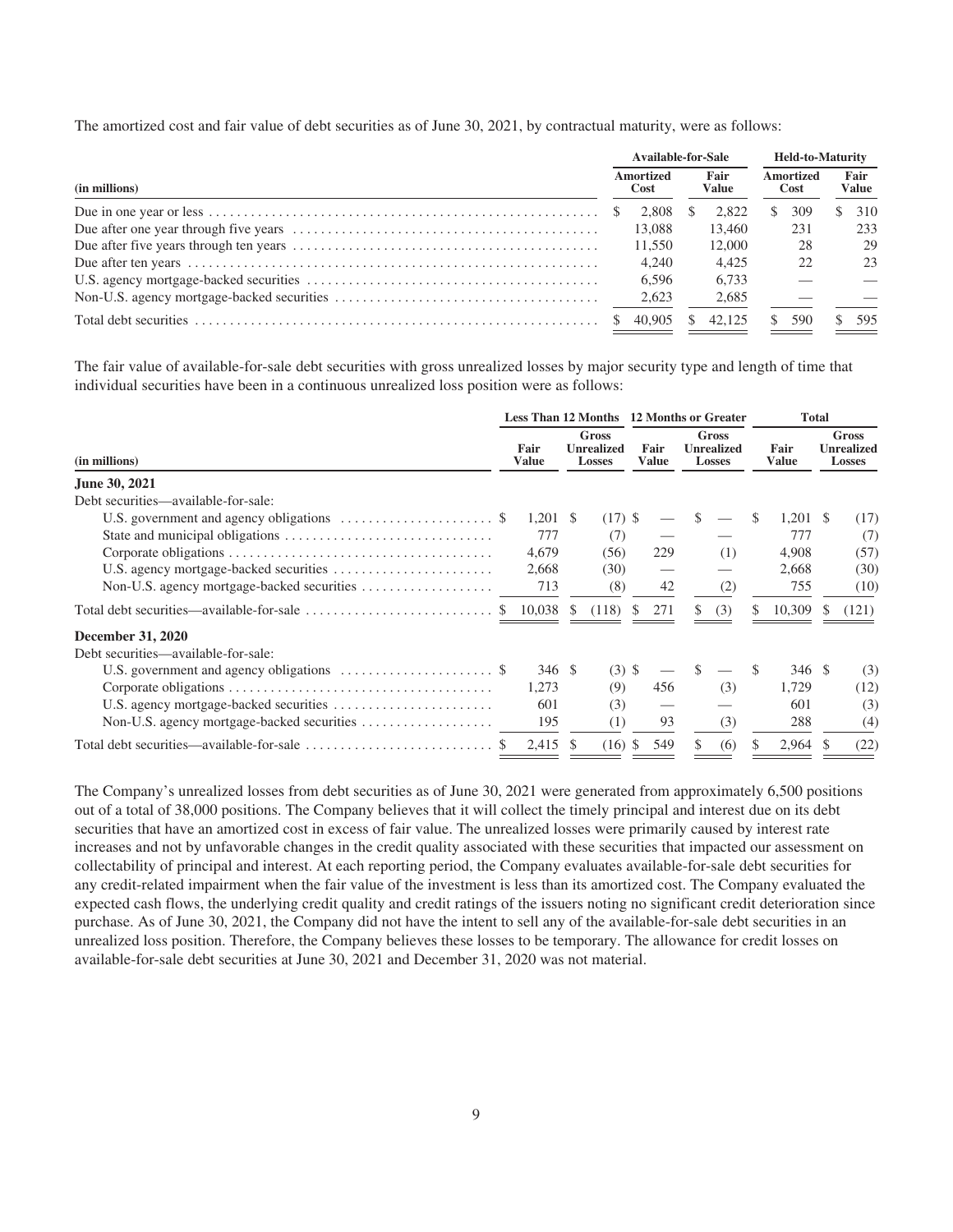#### **3. Fair Value**

Certain assets and liabilities are measured at fair value in the Condensed Consolidated Financial Statements or have fair values disclosed in the Notes to the Condensed Consolidated Financial Statements. These assets and liabilities are classified into one of three levels of a hierarchy defined by GAAP.

For a description of the methods and assumptions that are used to estimate the fair value and determine the fair value hierarchy classification of each class of financial instrument, see Note 4 of Notes to the Consolidated Financial Statements in Part II, Item 8, "Financial Statements" in the 2020 10-K.

The following table presents a summary of fair value measurements by level and carrying values for items measured at fair value on a recurring basis in the Condensed Consolidated Balance Sheets:

| (in millions)                       |              | <b>Ouoted Prices</b><br>in Active<br><b>Markets</b><br>(Level 1) |               | Other<br><b>Observable</b><br><b>Inputs</b><br>(Level 2) |    | Unobservable<br><b>Inputs</b><br>(Level 3) |     | <b>Total</b><br><b>Fair and</b><br>Carrying<br><b>Value</b> |
|-------------------------------------|--------------|------------------------------------------------------------------|---------------|----------------------------------------------------------|----|--------------------------------------------|-----|-------------------------------------------------------------|
| June 30, 2021                       |              |                                                                  |               |                                                          |    |                                            |     |                                                             |
|                                     | \$           | 19,703                                                           | \$            | 129                                                      | \$ |                                            | \$  | 19,832                                                      |
| Debt securities—available-for-sale: |              | 3,379                                                            |               | 218                                                      |    |                                            |     | 3,597                                                       |
|                                     |              |                                                                  |               | 7,423                                                    |    |                                            |     | 7,423                                                       |
|                                     |              | 40                                                               |               | 21,416<br>6,733                                          |    | 231                                        |     | 21,687<br>6,733                                             |
|                                     |              |                                                                  |               | 2,685                                                    |    |                                            |     | 2,685                                                       |
|                                     |              | 3,419                                                            |               | 38,475                                                   |    | 231                                        |     | 42,125                                                      |
|                                     |              | 1.917                                                            |               | 20                                                       |    |                                            |     | 1.937                                                       |
|                                     |              | 1.803                                                            |               | 2,292                                                    |    | 103                                        |     | 4,198                                                       |
|                                     | S.           | 26,842                                                           | <sup>\$</sup> | 40,916                                                   | S. | 334                                        | \$. | 68,092                                                      |
|                                     |              | 39%                                                              |               | 60%                                                      |    | $1\%$                                      |     | 100%                                                        |
| December 31, 2020                   |              |                                                                  |               |                                                          |    |                                            |     |                                                             |
| Debt securities—available-for-sale: | $\mathbb{S}$ | 16,841                                                           | \$            | 80                                                       | \$ |                                            | \$  | 16,921                                                      |
|                                     |              | 3,241                                                            |               | 224                                                      |    |                                            |     | 3,465                                                       |
|                                     |              |                                                                  |               | 7,328                                                    |    |                                            |     | 7,328                                                       |
|                                     |              | 25                                                               |               | 19,424                                                   |    | 288                                        |     | 19,737                                                      |
|                                     |              | $\overline{\phantom{0}}$                                         |               | 7,091                                                    |    |                                            |     | 7,091                                                       |
|                                     |              |                                                                  |               | 2,207                                                    |    |                                            |     | 2,207                                                       |
|                                     |              | 3,266                                                            |               | 36,274                                                   |    | 288                                        |     | 39,828                                                      |
|                                     |              | 1,795                                                            |               | 33                                                       |    |                                            |     | 1,828                                                       |
|                                     |              | 1,774                                                            |               | 2,250                                                    |    | 52                                         |     | 4,076                                                       |
|                                     |              | 23,676                                                           | \$            | 38,637                                                   | S. | 340                                        | \$  | 62,653                                                      |
|                                     |              | 38%                                                              |               | 61%                                                      |    | $1\%$                                      |     | 100%                                                        |

There were no transfers in or out of Level 3 financial assets or liabilities during the six months ended June 30, 2021 or 2020.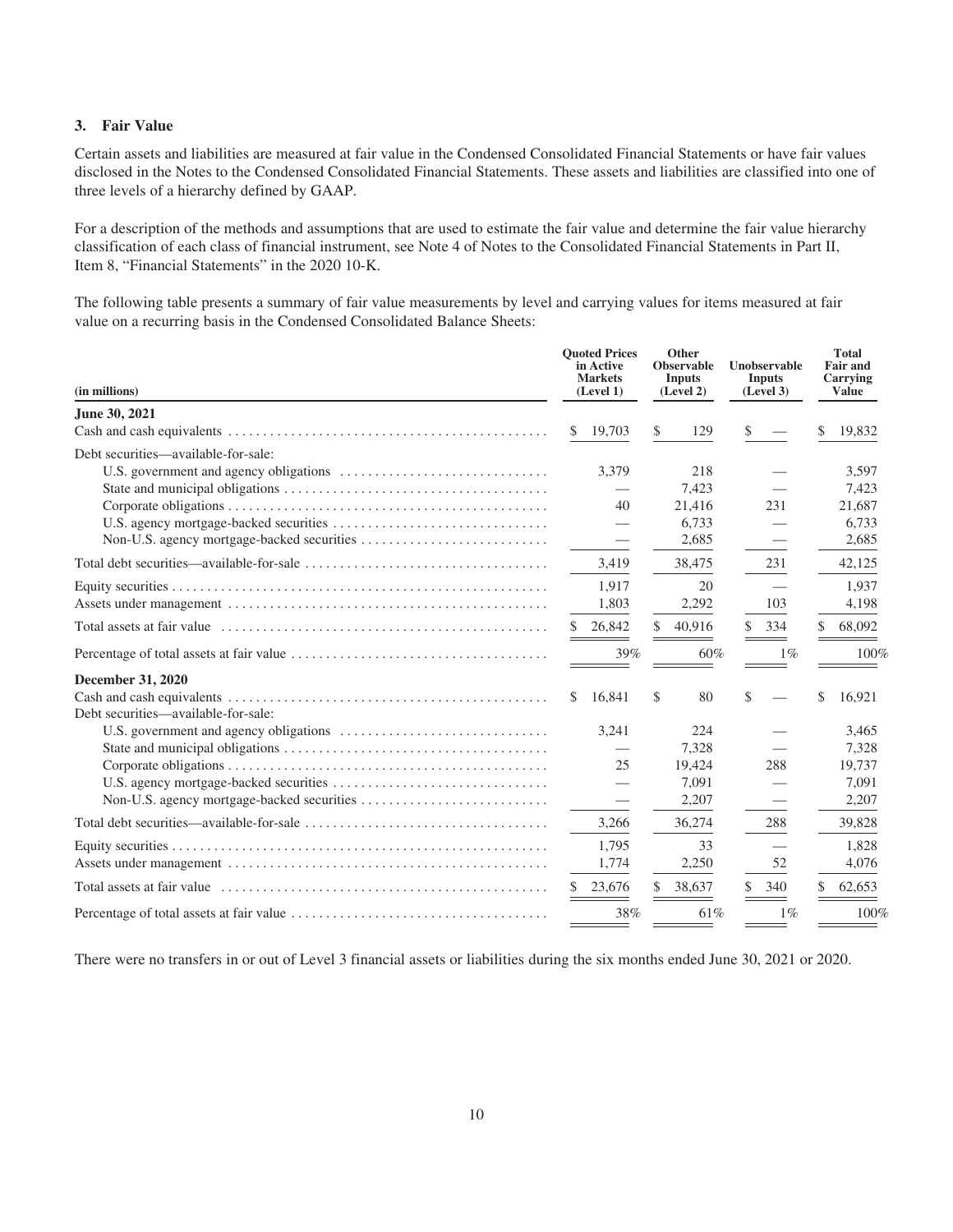The following table presents a summary of fair value measurements by level and carrying values for certain financial instruments not measured at fair value on a recurring basis in the Condensed Consolidated Balance Sheets:

| (in millions)                                                                                     | <b>Ouoted Prices</b><br>in Active<br><b>Markets</b><br>(Level 1) | <b>Other</b><br><b>Observable</b><br>Inputs<br>(Level 2) | <b>Unobservable</b><br>Inputs<br>(Level 3) | <b>Total</b><br>Fair<br><b>Value</b> | <b>Total</b><br>Carrying<br>Value |  |
|---------------------------------------------------------------------------------------------------|------------------------------------------------------------------|----------------------------------------------------------|--------------------------------------------|--------------------------------------|-----------------------------------|--|
| June 30, 2021                                                                                     |                                                                  |                                                          |                                            |                                      |                                   |  |
|                                                                                                   |                                                                  | $\mathbb{S}$ and $\mathbb{S}$<br>93                      | 8<br>$\mathbb{S}$                          | S.<br>595 S                          | 590                               |  |
| Long-term debt and other financing obligations $\dots \dots \dots \dots \dots \dots$ \$ —         |                                                                  | $$54,023$ \$ -                                           |                                            |                                      | $$54,023$ $$47,091$               |  |
| December 31, 2020                                                                                 |                                                                  |                                                          |                                            |                                      |                                   |  |
| Debt securities—held-to-maturity $\dots \dots \dots \dots \dots \dots \dots \dots \dots \dots$ \$ | 466                                                              | 108                                                      | 73                                         | 647                                  | 638                               |  |
| Long-term debt and other financing obligations $\ldots$ \$                                        |                                                                  | \$51.254                                                 |                                            |                                      | \$51,254 \$42,171                 |  |

Nonfinancial assets and liabilities or financial assets and liabilities that are measured at fair value on a nonrecurring basis are subject to fair value adjustments only in certain circumstances, such as when the Company records an impairment. There were no significant fair value adjustments for these assets and liabilities recorded during either the six months ended June 30, 2021 or 2020.

#### **4. Medical Costs Payable**

The following table shows the components of the change in medical costs payable for the six months ended June 30:

| (in millions)           | 2021     | 2020      |
|-------------------------|----------|-----------|
|                         |          |           |
|                         | 46       | 41        |
| Reported medical costs: |          |           |
|                         | 92.570   | 76,338    |
|                         |          | (660)     |
|                         |          | 75,678    |
| Medical payments:       |          |           |
|                         | (69,808) | (59, 482) |
|                         |          |           |
|                         |          | (78,209)  |
|                         |          | \$19,200  |

For the six months ended June 30, 2021 and June 30, 2020, prior years medical cost reserve development was primarily driven by lower than expected health system utilization. Medical costs payable included reserves for claims incurred by insured customers but not yet reported to the Company of \$16.9 billion and \$14.8 billion at June 30, 2021 and December 31, 2020, respectively.

#### **5. Short-Term Borrowings and Long-Term Debt**

In May 2021, the Company issued \$7.0 billion of senior unsecured notes consisting of the following:

| (in millions, except percentages)<br><u> 1989 - Jan Salaman Salaman (j. 1989)</u> | Par<br>Value |
|-----------------------------------------------------------------------------------|--------------|
|                                                                                   |              |
|                                                                                   |              |
|                                                                                   |              |
|                                                                                   |              |
|                                                                                   |              |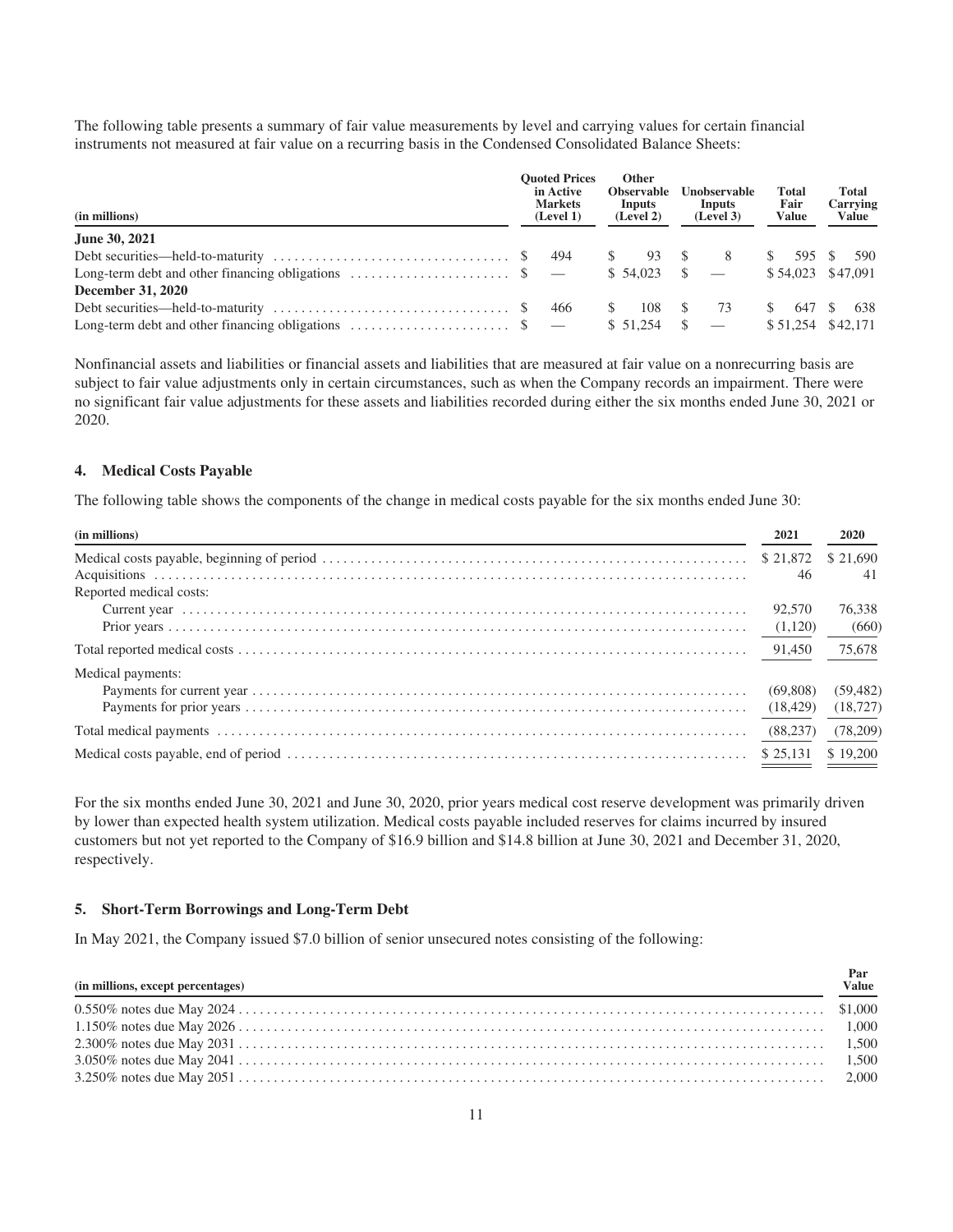For more information on the Company's short-term borrowings, debt covenants and long-term debt see Note 8 of Notes to the Consolidated Financial Statements in Part II, Item 8, "Financial Statements" in the 2020 10-K.

#### **6. Dividends**

In June 2021, the Company's Board of Directors increased the Company's quarterly cash dividend to shareholders to an annual rate of \$5.80 compared to \$5.00 per share, which the Company had paid since June 2020. Declaration and payment of future quarterly dividends is at the discretion of the Board and may be adjusted as business needs or market conditions change.

The following table provides details of the Company's 2021 dividend payments:

| <b>Payment Date</b> |  |         | Amount per Share Total Amount Paid |  |  |
|---------------------|--|---------|------------------------------------|--|--|
|                     |  |         | (in millions)                      |  |  |
|                     |  | 1.25 \$ | 1.181                              |  |  |
|                     |  |         | 1.367                              |  |  |

#### **7. Commitments and Contingencies**

#### *Pending Acquisitions*

The Company has entered into agreements to purchase companies in the health care sector, most notably Change Healthcare (NASDAQ: CHNG), subject to regulatory approvals and other customary closing conditions. The total anticipated capital required for these acquisitions, excluding the payoff of acquired indebtedness, is approximately \$9 billion.

#### *Legal Matters*

Because of the nature of its businesses, the Company is frequently made party to a variety of legal actions and regulatory inquiries, including class actions and suits brought by members, care providers, consumer advocacy organizations, customers and regulators, relating to the Company's businesses, including management and administration of health benefit plans and other services. These matters include medical malpractice, employment, intellectual property, antitrust, privacy and contract claims and claims related to health care benefits coverage and other business practices.

The Company records liabilities for its estimates of probable costs resulting from these matters where appropriate. Estimates of costs resulting from legal and regulatory matters involving the Company are inherently difficult to predict, particularly where the matters: involve indeterminate claims for monetary damages or may involve fines, penalties or punitive damages; present novel legal theories or represent a shift in regulatory policy; involve a large number of claimants or regulatory bodies; are in the early stages of the proceedings; or could result in a change in business practices. Accordingly, the Company is often unable to estimate the losses or ranges of losses for those matters where there is a reasonable possibility or it is probable that a loss may be incurred.

#### *Government Investigations, Audits and Reviews*

The Company has been involved or is currently involved in various governmental investigations, audits and reviews. These include routine, regular and special investigations, audits and reviews by the Centers for Medicare and Medicaid Services (CMS), state insurance and health and welfare departments, state attorneys general, the Office of the Inspector General, the Office of Personnel Management, the Office of Civil Rights, the Government Accountability Office, the Federal Trade Commission, U.S. Congressional committees, the U.S. Department of Justice, the SEC, the Internal Revenue Service, the U.S. Drug Enforcement Administration, the U.S. Department of Labor, the Federal Deposit Insurance Corporation, the Defense Contract Audit Agency and other governmental authorities. Similarly, our international businesses are also subject to investigations, audits and reviews by applicable foreign governments, including South American and other non-U.S. governmental authorities. Certain of the Company's businesses have been reviewed or are currently under review, including for, among other matters, compliance with coding and other requirements under the Medicare risk-adjustment model. CMS has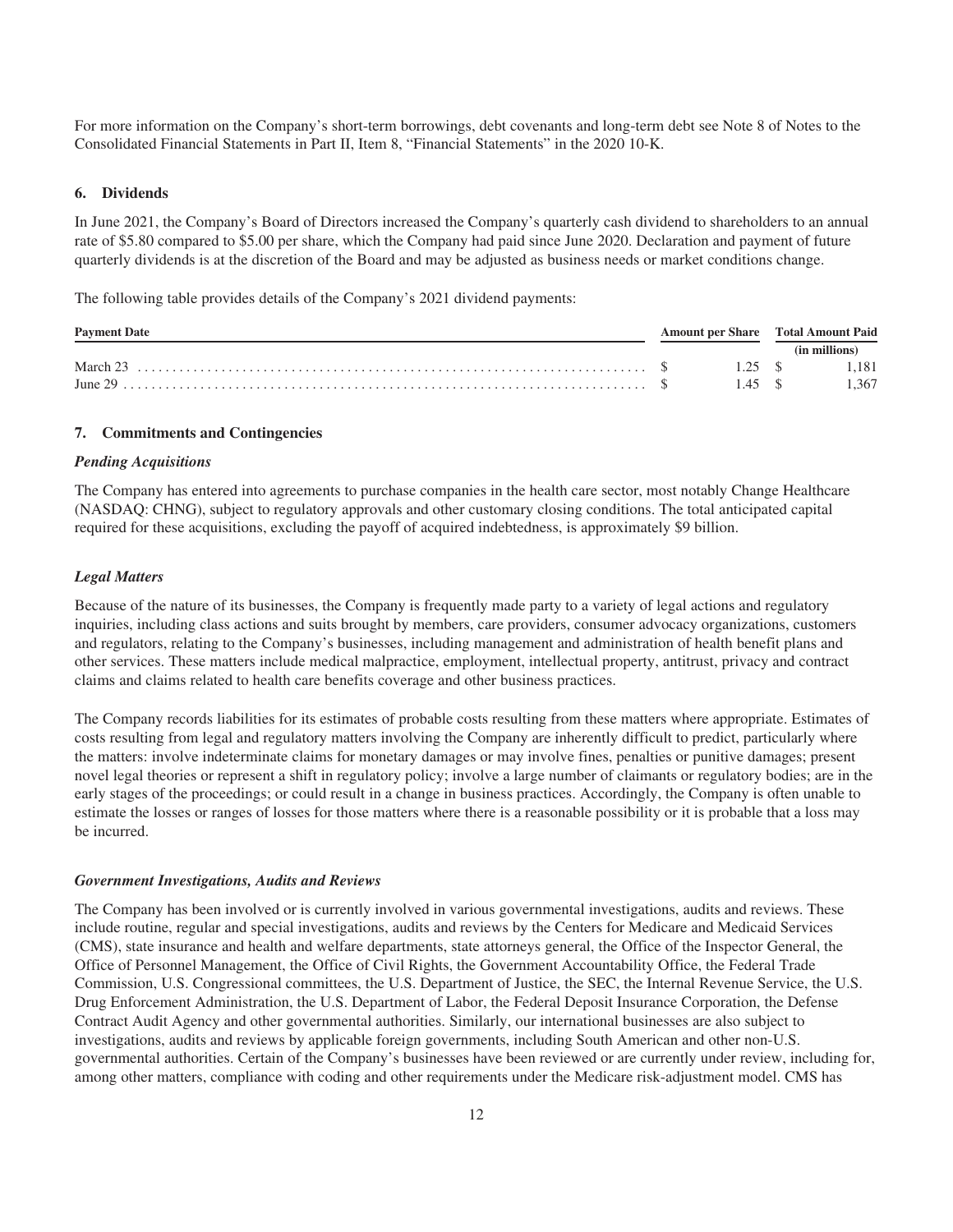selected certain of the Company's local plans for risk adjustment data validation (RADV) audits to validate the coding practices of and supporting documentation maintained by health care providers and such audits may result in retrospective adjustments to payments made to the Company's health plans.

On February 14, 2017, the Department of Justice (DOJ) announced its decision to pursue certain claims within a lawsuit initially asserted against the Company and filed under seal by a whistleblower in 2011. The whistleblower's complaint, which was unsealed on February 15, 2017, alleges that the Company made improper risk adjustment submissions and violated the False Claims Act. On February 12, 2018, the court granted in part and denied in part the Company's motion to dismiss. In May 2018, DOJ moved to dismiss the Company's counterclaims, which were filed in March 2018, and moved for partial summary judgment. In March 2019, the court denied the government's motion for partial summary judgment and dismissed the Company's counterclaims without prejudice. The Company cannot reasonably estimate the outcome that may result from this matter given its procedural status.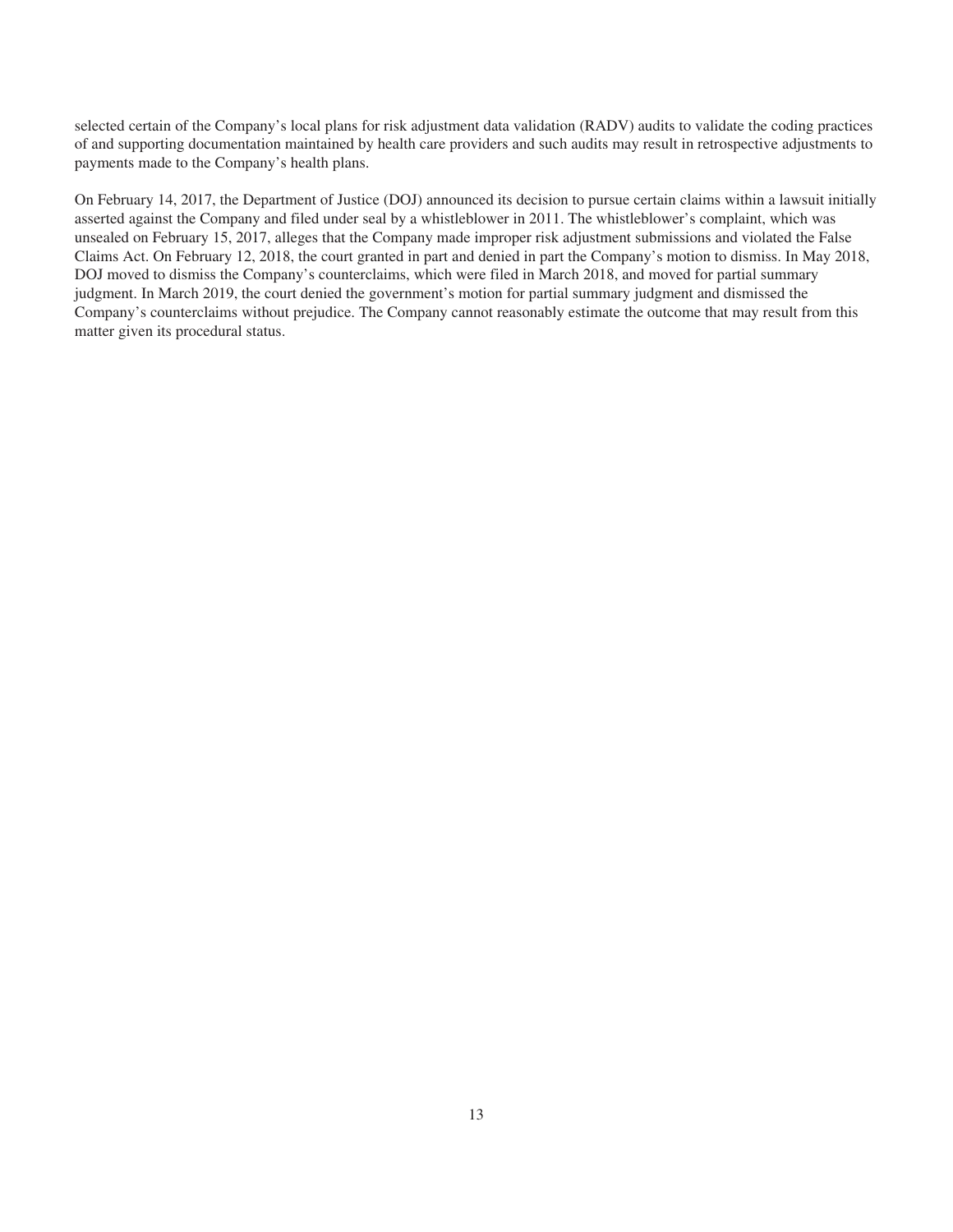#### **8. Segment Financial Information**

The Company's four reportable segments are UnitedHealthcare, OptumHealth, OptumInsight and OptumRx. For more information on the Company's segments see Part I, Item I, "Business" and Note 14 of Notes to the Consolidated Financial Statements in Part II, Item 8, "Financial Statements" in the 2020 10-K.

The following tables present reportable segment financial information:

|                                                                                                                                                                                             |                                                                |                                | Optum                |                       |               |                                |                                            |                                |
|---------------------------------------------------------------------------------------------------------------------------------------------------------------------------------------------|----------------------------------------------------------------|--------------------------------|----------------------|-----------------------|---------------|--------------------------------|--------------------------------------------|--------------------------------|
| (in millions)                                                                                                                                                                               | UnitedHealthcare OptumHealth OptumInsight OptumRx Eliminations |                                |                      |                       | Optum         | Optum                          | Corporate and<br>Eliminations Consolidated |                                |
| Three Months Ended June 30, 2021                                                                                                                                                            |                                                                |                                |                      |                       |               |                                |                                            |                                |
| Revenues—unaffiliated<br>customers:<br>Products<br>Services                                                                                                                                 | 52.858<br>2.440                                                | $3.375$ \$<br>-S<br>9<br>2,461 | 33<br>930            | \$.<br>8,391<br>268   | <sup>\$</sup> | \$<br>3,375<br>8,433<br>3,659  | S                                          | \$<br>56.233<br>8,433<br>6.099 |
| Total revenues-unaffiliated<br>customers $\dots\dots\dots\dots\dots\dots\dots$<br>Total revenues-affiliated<br>customers $\ldots \ldots \ldots \ldots \ldots$                               | 55,298                                                         | 5,845<br>7,221                 | 963<br>1,921         | 8,659<br>13,792       | (478)         | 15,467<br>22,456               | (22, 456)                                  | 70,765                         |
| Investment and other income                                                                                                                                                                 | 176                                                            | 234                            | 73                   | 73                    |               | 380                            |                                            | 556                            |
| Total revenues $\dots\dots\dots\dots\dots$                                                                                                                                                  | <sup>\$</sup><br>55,474                                        | 13,300<br>\$                   | \$<br>2,957          | \$22,524              | \$            | $(478)$ \$ 38,303              | (22, 456)<br>S                             | 71,321<br>\$                   |
| Earnings from operations $\dots \dots$ \$<br>Interest expense $\dots\dots\dots\dots\dots$                                                                                                   | 3,095                                                          | 1,128<br>\$                    | \$<br>762            | 993<br>\$             | \$            | \$2,883                        | \$<br>$\overline{\phantom{0}}$<br>(410)    | \$<br>5,978<br>(410)           |
| Earnings before income taxes  \$                                                                                                                                                            | 3,095                                                          | \$<br>1,128                    | <sup>\$</sup><br>762 | <sup>\$</sup><br>993  | \$.           | \$2,883                        | \$.<br>(410)                               | 5,568<br>\$                    |
| Three Months Ended June 30, 2020<br>Revenues-unaffiliated<br>customers:<br>Products<br>Services                                                                                             | 47,039<br>1,895                                                | 2,355<br>\$.<br>7<br>1,225     | -S<br>27<br>764      | \$.<br>8,213<br>272   | <b>S</b>      | \$.<br>2,355<br>8,247<br>2,261 | -S                                         | 49.394<br>\$<br>8,247<br>4,156 |
| Total revenues—unaffiliated<br>customers $\ldots \ldots \ldots \ldots \ldots$<br>Total revenues-affiliated<br>customers $\ldots \ldots \ldots \ldots \ldots$<br>Investment and other income | 48,934<br>173                                                  | 3,587<br>5,423<br>129          | 791<br>1,823<br>18   | 8.485<br>12,865<br>21 | (447)         | 12,863<br>19,664<br>168        | (19,664)                                   | 61,797<br>341                  |
| Total revenues $\dots\dots\dots\dots\dots$                                                                                                                                                  | 49,107<br><sup>\$</sup>                                        | 9,139<br>\$.                   | \$<br>2,632          | \$21,371              | \$.           | $(447)$ \$ 32,695              | (19,664)<br>\$.                            | 62,138<br>S                    |
| Earnings from operations  \$<br>Interest expense $\dots\dots\dots\dots\dots$                                                                                                                | 7.007                                                          | \$<br>841                      | \$.<br>561           | 832<br>\$.            | \$            | \$2,234                        | \$.<br>(430)                               | \$<br>9,241<br>(430)           |
| Earnings before income taxes  \$                                                                                                                                                            | 7,007                                                          | \$<br>841                      | \$<br>561            | 832<br>S              | \$            | \$2,234                        | \$<br>(430)                                | 8,811<br>\$.                   |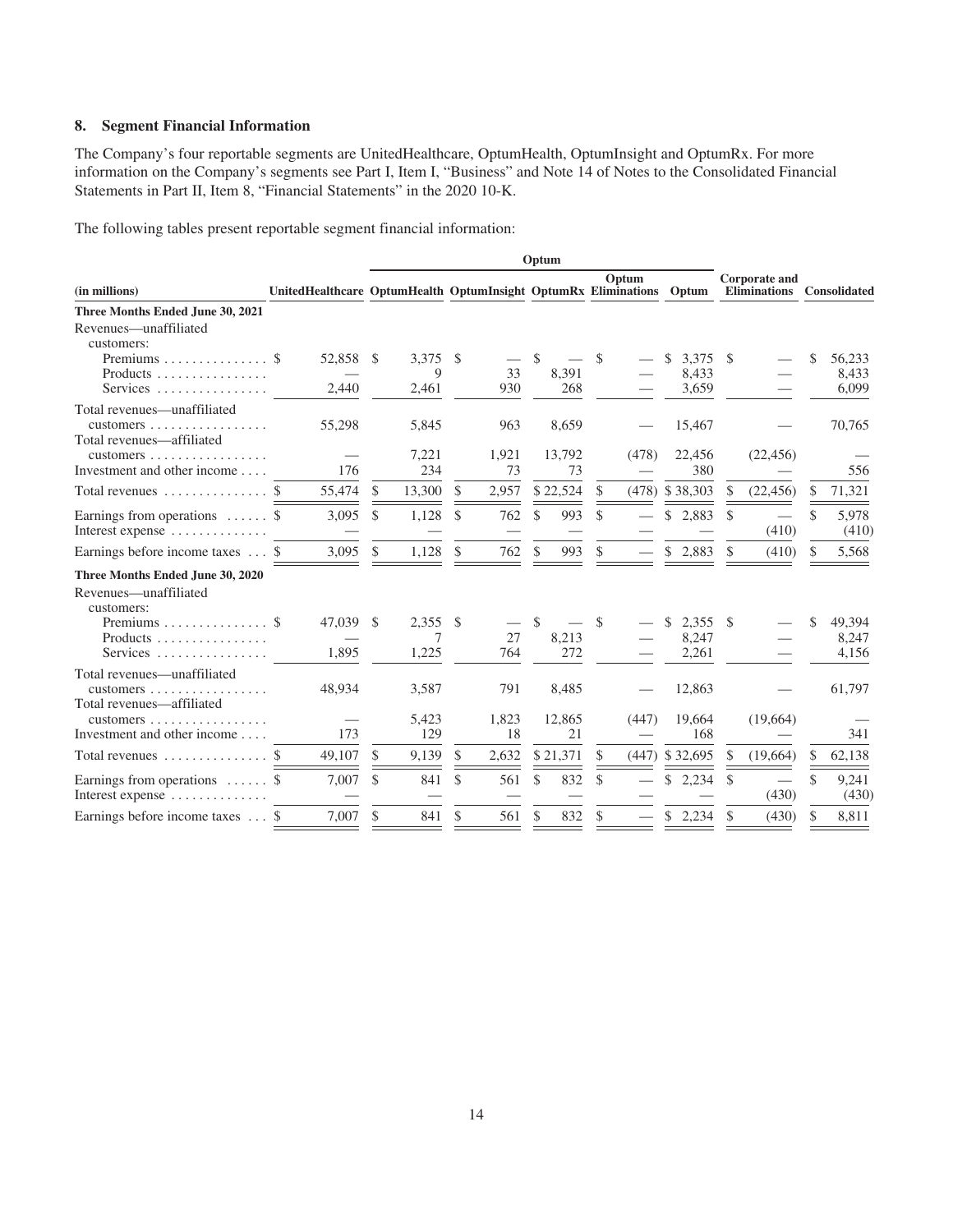|                                                                                                               |                                                                      |    |                           |               |              | Optum               |          |       |                                |               |                                             |                                   |
|---------------------------------------------------------------------------------------------------------------|----------------------------------------------------------------------|----|---------------------------|---------------|--------------|---------------------|----------|-------|--------------------------------|---------------|---------------------------------------------|-----------------------------------|
| (in millions)                                                                                                 | UnitedHealthcare OptumHealth OptumInsight OptumRx Eliminations Optum |    |                           |               |              |                     |          | Optum |                                |               | <b>Corporate and</b><br><b>Eliminations</b> | Consolidated                      |
| Six Months Ended June 30, 2021                                                                                |                                                                      |    |                           |               |              |                     |          |       |                                |               |                                             |                                   |
| Revenues—unaffiliated<br>customers:<br>Products<br>Services                                                   | 105,416<br>4,790                                                     | -S | 6,303<br>17<br>4,797      | - \$          | 70<br>1,891  | \$<br>16,686<br>539 | S        |       | \$<br>6,303<br>16,773<br>7,227 | S             |                                             | \$<br>111,719<br>16,773<br>12,017 |
| Total revenues—unaffiliated<br>$\alpha$ customers<br>Total revenues-affiliated                                | 110,206                                                              |    | 11,117                    |               | 1,961        | 17,225              |          |       | 30,303                         |               |                                             | 140,509                           |
| customers $\dots\dots\dots$<br>Investment and other income                                                    | 382                                                                  |    | 14,173<br>413             |               | 3,742<br>106 | 26,796<br>107       |          | (953) | 43,758<br>626                  |               | (43,758)                                    | 1,008                             |
| Total revenues                                                                                                | 110,588<br>\$.                                                       | \$ | 25,703                    | S             | 5,809        | \$44,128            | \$       | (953) | \$74,687                       | S.            | (43,758)                                    | \$141,517                         |
| Earnings from operations $\dots \dots$ \$<br>Interest expense $\dots\dots\dots\dots\dots$                     | 7,203                                                                | \$ | 2,090                     | <sup>\$</sup> | 1,541        | \$<br>1,883         | \$       |       | \$<br>5,514                    | <sup>\$</sup> | (807)                                       | \$<br>12,717<br>(807)             |
| Earnings before income taxes  \$                                                                              | 7,203                                                                | \$ | 2,090                     | \$.           | 1,541        | 1,883<br>\$.        | \$       |       | \$5,514                        | \$.           | (807)                                       | \$<br>11,910                      |
| Six Months Ended June 30, 2020<br>Revenues—unaffiliated<br>customers:<br>Premiums $\$<br>Products<br>Services | 95.632<br>4.173                                                      | S  | $4,402$ \$<br>16<br>2,773 |               | 56<br>1,655  | \$<br>16,606<br>540 | <b>S</b> |       | 4,402<br>S<br>16,678<br>4,968  | S             |                                             | \$<br>100,034<br>16,678<br>9,141  |
| Total revenues-unaffiliated<br>customers $\ldots$<br>Total revenues-affiliated                                | 99,805                                                               |    | 7,191                     |               | 1,711        | 17,146              |          |       | 26,048                         |               |                                             | 125,853                           |
| customers $\dots$<br>.<br>Investment and other income                                                         | 370                                                                  |    | 10,875<br>265             |               | 3,385<br>30  | 25,741<br>41        |          | (851) | 39,150<br>336                  |               | (39, 150)                                   | 706                               |
| Total revenues                                                                                                | 100,175<br>S.                                                        | \$ | 18,331                    | \$            | 5,126        | \$42,928            | \$.      |       | $(851)$ \$65,534               | S.            | (39, 150)                                   | \$126,559                         |
| Earnings from operations $\dots \dots$ \$<br>Interest expense                                                 | 9,895                                                                | \$ | 1,553                     | $\mathcal{S}$ | 1,097        | \$<br>1,692         | \$       |       | \$<br>4,342                    | <sup>\$</sup> | (867)                                       | \$<br>14,237<br>(867)             |
| Earnings before income taxes  \$                                                                              | 9,895                                                                | \$ | 1,553                     | \$            | 1,097        | \$1,692             | \$       |       | \$<br>4,342                    | \$            | (867)                                       | \$<br>13,370                      |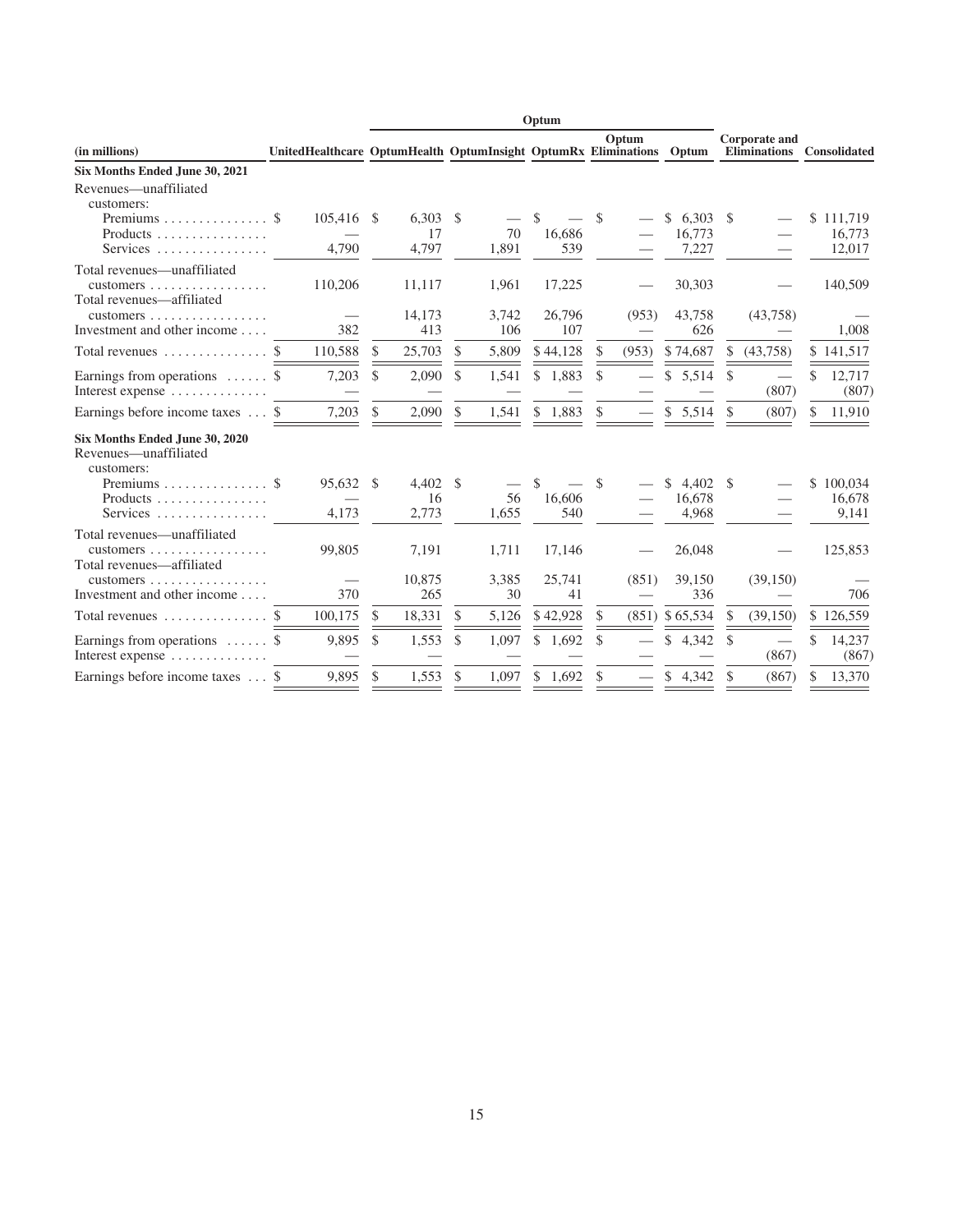#### **ITEM 2. MANAGEMENT'S DISCUSSION AND ANALYSIS OF FINANCIAL CONDITION AND RESULTS OF OPERATIONS**

The following discussion should be read together with the accompanying Condensed Consolidated Financial Statements and Notes and with our 2020 10-K, including the Consolidated Financial Statements and Notes in Part II, Item 8, "Financial Statements" in that report. Unless the context indicates otherwise, references to the terms "UnitedHealth Group," "we," "our" or "us" used throughout this Management's Discussion and Analysis of Financial Condition and Results of Operations refer to UnitedHealth Group Incorporated and its consolidated subsidiaries.

Readers are cautioned that the statements, estimates, projections or outlook contained in this Management's Discussion and Analysis of Financial Condition and Results of Operations, including discussions regarding financial prospects, economic conditions, trends and uncertainties contained in this Item 2, may constitute forward-looking statements within the meaning of the Private Securities Litigation Reform Act of 1995 (PSLRA). These forward-looking statements involve risks and uncertainties that may cause our actual results to differ materially from the results discussed or implied in the forward-looking statements. A description of some of the risks and uncertainties is set forth in Part I, Item 1A, "Risk Factors" in our 2020 10-K and in the discussion below.

#### *EXECUTIVE OVERVIEW*

#### **General**

UnitedHealth Group is a diversified health care company with a mission to help people live healthier lives and help make the health system work better for everyone. Our two complementary businesses—Optum and UnitedHealthcare—are driven by this unified mission and vision to improve health care access, affordability, experiences and outcomes for the individuals and organizations we are privileged to serve.

We have four reportable segments across our two business platforms, Optum and UnitedHealthcare:

- OptumHealth;
- OptumInsight;
- OptumRx; and
- UnitedHealthcare, which includes UnitedHealthcare Employer & Individual, UnitedHealthcare Medicare & Retirement, UnitedHealthcare Community & State and UnitedHealthcare Global.

Further information on our business is presented in Part I, Item 1, "Business" and Part II, Item 7, "Management's Discussion and Analysis of Financial Condition and Results of Operations" in our 2020 10-K and additional information on our segments can be found in this Item 2 and in Note 8 of Notes to the Condensed Consolidated Financial Statements included in Part I, Item 1 of this report.

#### **COVID-19 Trends and Uncertainties**

The COVID-19 pandemic continues to evolve and the ultimate impact on our business, results of operations, financial condition and cash flows remains uncertain. Overall care activity approached seasonal baselines, including a mix of temporary deferral of care activity and COVID-19 related care costs. The temporary deferral of care was more than offset by COVID-19 related care and testing costs, rebate requirements, and general economic impacts, such as impacts of unemployment. In future periods, care patterns may moderately exceed normal baselines as previously deferred care is obtained and acuity temporarily rises due to missed regular care. From time to time, health system capacity may be subject to possible increased volatility due to the pandemic. Specific trends and uncertainties related to our two business platforms are as follows:

*Optum.* COVID-19 related care costs continued to impact our OptumHealth risk-based care delivery businesses, which were partially offset by the continued temporary deferral of care. The temporary deferral of care reduced fee-for-service care delivery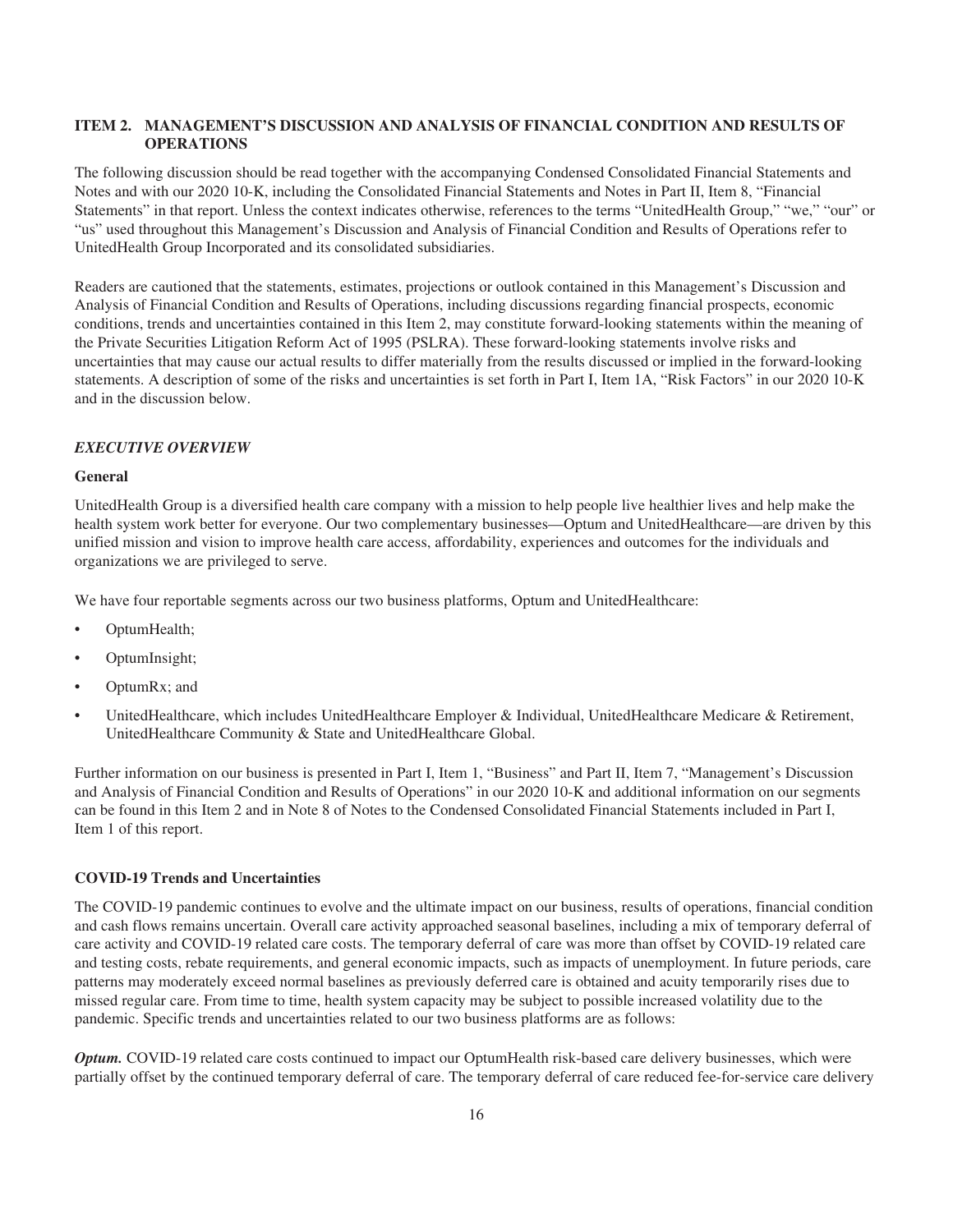volume, as well as OptumInsight and OptumRx volume-based business activity, although we expect the impact to continue decreasing as care returns to, and potentially exceeds, normal levels. We believe COVID-19 will continue to influence customer and consumer behavior, both during and after the pandemic, which could impact how and where care is delivered and the manner in which consumers wish to receive their prescription drugs or infusion services. We expect COVID-19 related care costs and other economic impacts to be only partially offset by remaining temporary deferrals of care in the second half of the year as health systems return to seasonally adjusted levels of care. As a result of the dynamic situation and broad-reaching impact to the health system, the ultimate impact of COVID-19 on our Optum businesses is uncertain.

*UnitedHealthcare.* In 2021, we have continued expanded benefit coverage in areas such as COVID-19 related care and testing, telemedicine, and pharmacy; continuing to assist our customers, care providers, members and communities in addressing the COVID-19 crisis. UnitedHealthcare's results of operations were negatively impacted by COVID-19 related care and testing, rebate requirements and other revenue impacts and broader economic impacts, partially offset by the continued deferral of care. Enrollment in our commercial products declined primarily due to employer actions in response to the pandemic, while the increase in people served through Medicaid was attributable in part to continuing action by states to ease redetermination requirements due to the COVID-19 public health emergency.

Increased consumer demand for care, potentially even higher acuity care, along with continued COVID-19 related care costs are expected to result in increased future medical costs in the second half of the year. Disrupted care patterns, as a result of the pandemic, have and may continue to temporarily affect the ability to obtain complete member health status information, impacting revenue in businesses utilizing risk adjustment methodologies. The ultimate overall impact is uncertain and dependent on the future pacing and intensity of the pandemic, the duration of policies and initiatives to address COVID-19, and general economic uncertainty.

#### **Business Trends**

Our businesses participate in the United States, South American and certain other international health markets. Overall spending on health care is impacted by inflation; utilization; medical technology and pharmaceutical advancement; regulatory requirements; demographic trends in the population; and national interest in health and well-being. The rate of market growth may be affected by a variety of factors, including macro-economic conditions, such as the impacts of COVID-19, and regulatory changes, which could impact our results of operations, including our continued efforts to control health care costs.

*Pricing Trends.* To price our health care benefit products, we start with our view of expected future costs, including any potential impacts from COVID-19. We frequently evaluate and adjust our approach in each of the local markets we serve, considering all relevant factors, such as product positioning, price competitiveness and environmental, competitive, legislative and regulatory considerations, including minimum medical loss ratio (MLR) thresholds and similar revenue adjustments. We will continue seeking to balance growth and profitability across all these dimensions.

The commercial risk market remains highly competitive in both the small group and large group segments. We expect broadbased competition to continue as the industry adapts to individual and employer needs amid reform changes.

Government programs in the community and senior sector tend to receive lower rates of increase than the commercial market due to governmental budget pressures and lower cost trends.

*Medical Cost Trends.* Our medical cost trends primarily relate to changes in unit costs, health system utilization and prescription drug costs. COVID-19 related care costs as well as the deferral of care have also impacted medical cost trends in the current year and may continue in future years. Future medical cost trends may be impacted by increased consumer demand for care, potentially even higher acuity care, due to the temporary deferral of care since the onset of the pandemic. We endeavor to mitigate those increases by engaging physicians and consumers with information and helping them make clinically sound choices, with the objective of helping them achieve high quality, affordable care. The continued uncertain impact of COVID-19 may impact our ability to estimate medical costs payable, which has resulted in, and could result in, increased variability to medical cost reserve development.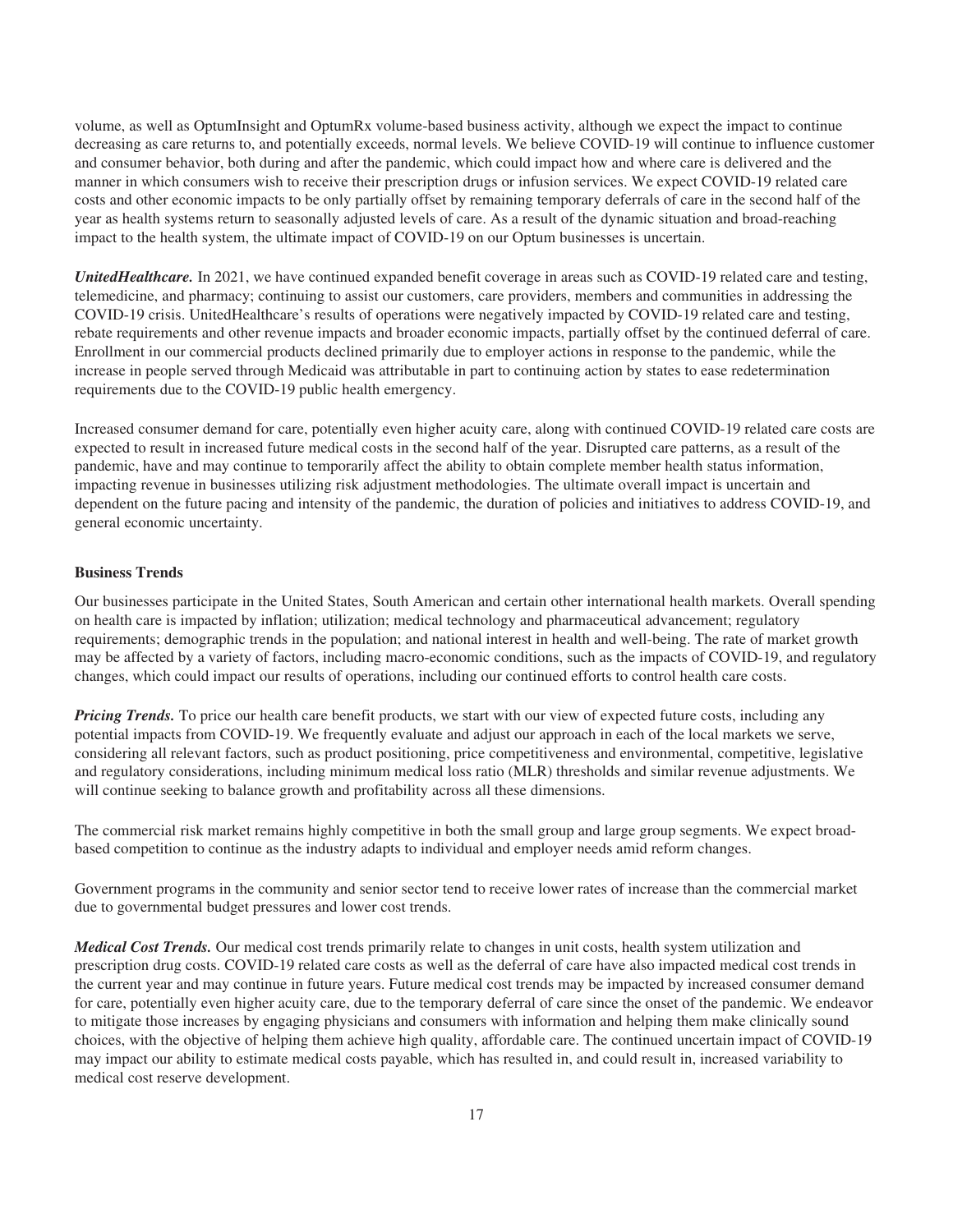#### **Regulatory Trends and Uncertainties**

Following is a summary of management's view of regulatory trends and uncertainties. For additional information regarding regulatory trends and uncertainties, see Part I, Item 1 "Business—Government Regulation," Part 1, Item 1A, "Risk Factors," Part II, Item 7, "Management's Discussion and Analysis of Financial Condition and Results of Operations" in our 2020 10-K.

*Medicare Advantage Rates.* Final 2022 Medicare Advantage rates resulted in an increase in industry base rates of approximately 4.1%, short of the industry forward medical cost trend. We continue to manage costs through improving and expanding our coordinated care models, value-based care arrangements and various consumer engagement tools.

*Affordable Care Act (ACA) Tax.* The Health Insurance Tax was permanently repealed by Congress, effective January 1, 2021. The permanent repeal of the tax impacts year-over-year comparability of our financial statements, including revenues, operating costs, medical care ratio (MCR), operating cost ratio, effective tax rate and cash flows from operations.

# *SELECTED OPERATING PERFORMANCE AND OTHER SIGNIFICANT ITEMS*

The following summarizes select second quarter 2021 year-over-year operating comparisons to second quarter 2020.

- Consolidated revenues grew 15%, UnitedHealthcare revenues grew 13% and Optum revenues grew 17%.
- UnitedHealthcare served 1.1 million more people domestically, driven by growth in community and senior programs, partially offset a decrease in people served by our commercial business.
- Consolidated and UnitedHealthcare earnings from operations decreased due to lower temporary deferrals of care caused by COVID-19, partially offset by an increase at Optum.
- Diluted earnings per common share were \$4.46.
- Cash flows from operations for the six months ended June 30, 2021 were \$11.5 billion.
- Return on equity was 25.2%.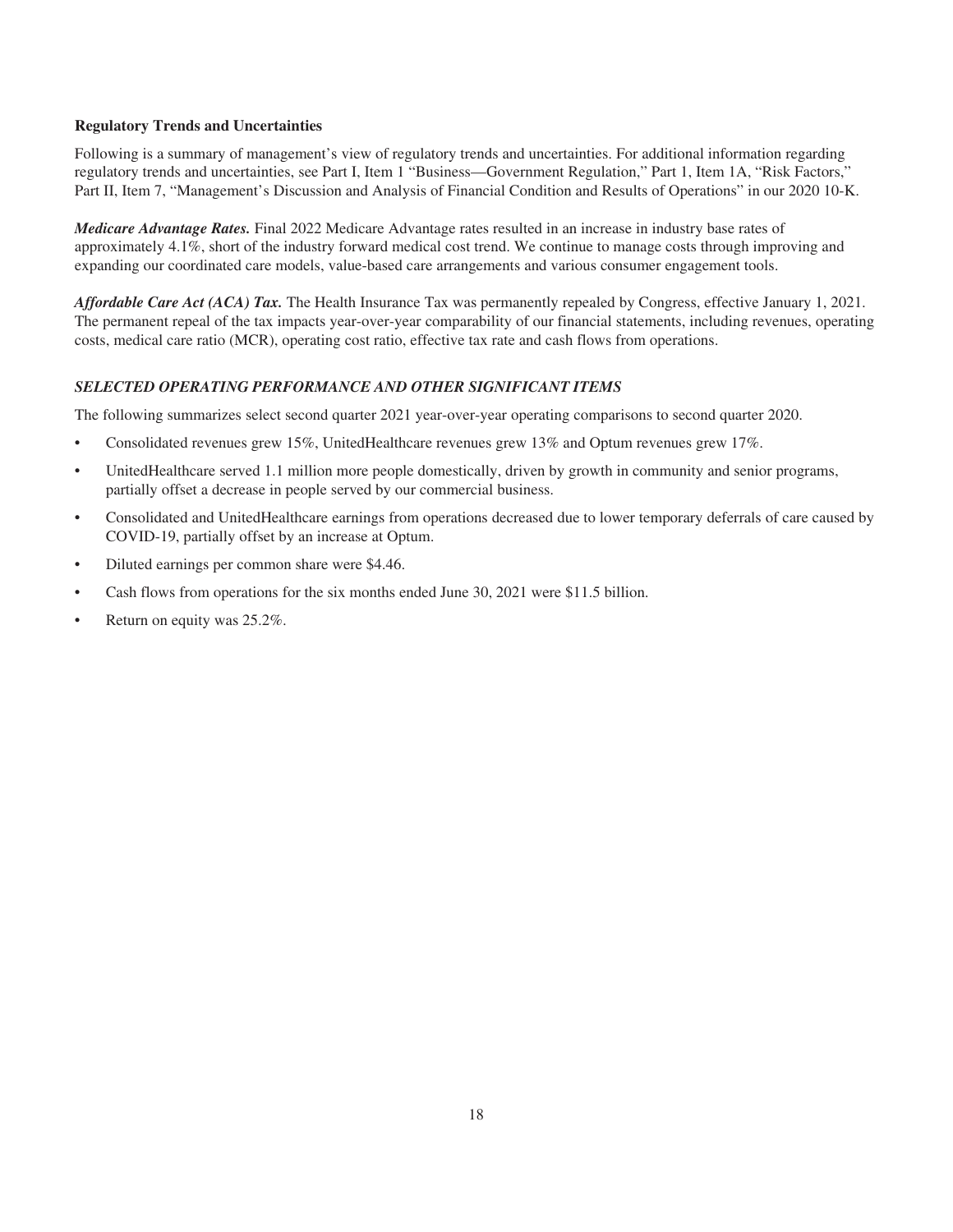#### *RESULTS SUMMARY*

The following table summarizes our consolidated results of operations and other financial information:

|                                                                                         | <b>Three Months Ended</b><br>June 30, |             | Increase/<br>(Decrease) |             | <b>Six Months Ended</b><br>June 30, |                        | Increase/<br>(Decrease) |                          |  |
|-----------------------------------------------------------------------------------------|---------------------------------------|-------------|-------------------------|-------------|-------------------------------------|------------------------|-------------------------|--------------------------|--|
| (in millions, except percentages and per share data)                                    | 2021                                  | 2020        | 2021 vs. 2020           |             | 2021                                | 2020                   | 2021 vs. 2020           |                          |  |
| Revenues:                                                                               |                                       |             |                         |             |                                     |                        |                         |                          |  |
|                                                                                         | \$56,233                              | \$49,394    | \$<br>6.839             | 14%         | \$111,719                           | \$100,034              | \$11,685                | 12%                      |  |
|                                                                                         | 8,433                                 | 8,247       | 186                     | 2           | 16,773                              | 16,678                 | 95                      | 1                        |  |
| Services                                                                                | 6.099                                 | 4,156       | 1,943                   | 47          | 12,017                              | 9,141                  | 2,876                   | 31                       |  |
| Investment and other income                                                             | 556                                   | 341         | 215                     | 63          | 1,008                               | 706                    | 302                     | 43                       |  |
| Total revenues $\ldots, \ldots, \ldots, \ldots, \ldots, \ldots, \ldots, \ldots$         | 71,321                                | 62,138      | 9,183                   | 15          | 141,517                             | 126,559                | 14,958                  | 12                       |  |
| Operating costs:                                                                        |                                       |             |                         |             |                                     |                        |                         |                          |  |
| Medical costs                                                                           | 46,546                                | 34,678      | 11,868                  | 34          | 91,450                              | 75,678                 | 15,772                  | 21                       |  |
| Operating costs                                                                         | 10,359                                | 10,001      | 358                     | 4           | 20,582                              | 20,016                 | 566                     | 3                        |  |
| Cost of products sold                                                                   | 7,660                                 | 7,501       | 159                     | 2           | 15,232                              | 15,188                 | 44                      | $\overline{\phantom{0}}$ |  |
| Depreciation and amortization                                                           | 778                                   | 717         | 61                      | 9           | 1,536                               | 1,440                  | 96                      | 7                        |  |
| Total operating costs $\dots\dots\dots\dots\dots\dots\dots\dots\dots$                   | 65,343                                | 52,897      | 12,446                  | 24          | 128,800                             | 112,322                | 16,478                  | 15                       |  |
| Earnings from operations                                                                | 5,978                                 | 9,241       | (3,263)                 | (35)        | 12,717                              | 14,237                 | (1,520)                 | (11)                     |  |
| Interest expense                                                                        | (410)                                 | (430)       | 20                      | (5)         | (807)                               | (867)                  | 60                      | (7)                      |  |
| Earnings before income taxes                                                            | 5.568                                 | 8,811       | (3,243)                 | (37)        | 11.910                              | 13,370                 | (1,460)                 | (11)                     |  |
| Provision for income taxes                                                              | (1,196)                               | (2,115)     | 919                     | (43)        | (2,560)                             | (3,209)                | 649                     | (20)                     |  |
| Net earnings $\ldots \ldots \ldots \ldots \ldots \ldots \ldots \ldots \ldots$           | 4.372                                 | 6.696       | (2,324)                 | (35)        | 9,350                               | 10,161                 | (811)                   | (8)                      |  |
| Earnings attributable to noncontrolling interests                                       | (106)                                 | (59)        | (47)                    | 80          | (222)                               | (142)                  | (80)                    | 56                       |  |
| Net earnings attributable to UnitedHealth Group                                         |                                       |             |                         |             |                                     |                        |                         |                          |  |
|                                                                                         | \$4,266                               | 6,637<br>\$ | \$(2,371)               | $(36)\%$ \$ | 9,128                               | 10,019<br>\$           | (891)<br>\$             | $(9)$ %                  |  |
| Diluted earnings per share attributable to                                              |                                       |             |                         |             |                                     |                        |                         |                          |  |
| UnitedHealth Group common shareholders                                                  | 4.46<br>S                             | \$<br>6.91  | <sup>\$</sup><br>(2.45) | $(35)\%$ \$ | 9.55                                | $\mathcal{S}$<br>10.43 | (0.88)<br>\$            | (8)%                     |  |
| Medical care ratio (a) $\dots \dots \dots \dots \dots \dots \dots$                      | 82.8%                                 | 70.2%       | 12.6%                   |             | 81.9%                               | 75.7%                  | 6.2%                    |                          |  |
|                                                                                         | 14.5                                  | 16.1        | (1.6)                   |             | 14.5                                | 15.8                   | (1.3)                   |                          |  |
| Operating margin                                                                        | 8.4                                   | 14.9        | (6.5)                   |             | 9.0                                 | 11.2                   | (2.2)                   |                          |  |
| Tax rate $\ldots \ldots \ldots \ldots \ldots \ldots \ldots \ldots \ldots \ldots \ldots$ | 21.5                                  | 24.0        | (2.5)                   |             | 21.5                                | 24.0                   | (2.5)                   |                          |  |
|                                                                                         | 6.0                                   | 10.7        | (4.7)                   |             | 6.5                                 | 7.9                    | (1.4)                   |                          |  |
|                                                                                         | 25.2%                                 | 44.0%       | $(18.8)\%$              |             | 27.3%                               | 33.7%                  | (6.4)%                  |                          |  |

(a) Medical care ratio is calculated as medical costs divided by premium revenue.

(b) Net earnings margin attributable to UnitedHealth Group shareholders.

(c) Return on equity is calculated as annualized net earnings attributable to UnitedHealth Group common shareholders divided by average shareholders' equity. Average shareholders' equity is calculated using the shareholders' equity balance at the end of the preceding year and the shareholders' equity balances at the end of each of the quarters in the year presented.

#### *2021 RESULTS OF OPERATIONS COMPARED TO 2020 RESULTS OF OPERATIONS*

#### **Consolidated Financial Results**

#### *Revenue*

The increases in revenue were primarily driven by the increase in the number of individuals served through Medicare Advantage and Medicaid; pricing trends; and organic and acquisition growth across the Optum business, primarily due to expansion in care delivery and managed services. The increases partially offset a decrease in individuals served through our commercial business due to the continued economic impacts of COVID-19.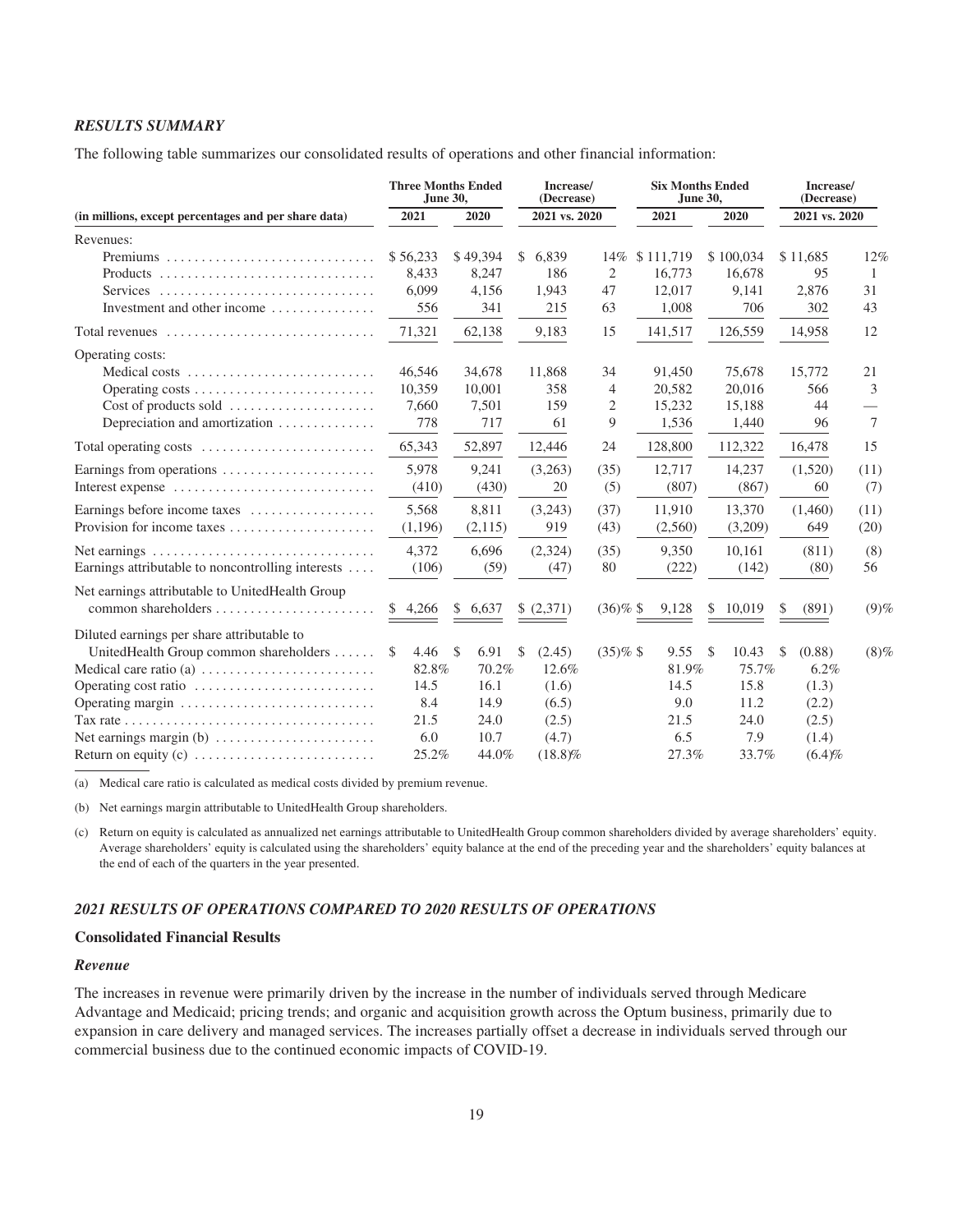#### *Medical Costs and MCR*

Medical costs increased as a result of increased COVID-19 related care costs, lower temporary care deferrals, growth in people served through Medicare Advantage and Medicaid and medical cost trends, partially offset by decreased people served in our commercial business. The MCR increased due to increased COVID-19 related care costs and the decreased deferral of care over the year ago quarter and the permanent repeal of the Health Insurance Tax. For the six months ended June 30, 2021, medical costs and the MCR were also impacted by increased prior year favorable reserve development.

#### *Operating Cost Ratio*

The operating cost ratio decreased primarily due to the permanent repeal of the Health Insurance Tax, COVID-19 impacts on revenue and operating costs in the prior year and operating efficiency gains, partially offset by business mix.

#### *Income Tax Rate*

Our effective tax rate decreased primarily due to the permanent repeal of the nondeductible Health Insurance Tax.

#### **Reportable Segments**

See Note 8 of Notes to the Condensed Consolidated Financial Statements included in Part I, Item 1 of this report for more information on our segments. We utilize various metrics to evaluate and manage our reportable segments, including individuals served by UnitedHealthcare by major market segment and funding arrangement, people served by OptumHealth and adjusted scripts for OptumRx. These metrics are the main drivers of revenue, earnings and cash flows at each business. The metrics also allow management and investors to evaluate and understand business mix, customer penetration and pricing trends when comparing the metrics to revenue by segment.

The following table presents a summary of the reportable segment financial information:

|                                                                                 | <b>Three Months Ended</b><br>June 30, |    |          | Increase/<br>(Decrease) | <b>Six Months Ended</b><br>June 30, |                    | Increase/<br>(Decrease) |           |               |          |  |
|---------------------------------------------------------------------------------|---------------------------------------|----|----------|-------------------------|-------------------------------------|--------------------|-------------------------|-----------|---------------|----------|--|
| (in millions, except percentages)                                               | 2021                                  |    | 2020     | 2021 vs. 2020           |                                     | 2021               |                         | 2020      | 2021 vs. 2020 |          |  |
| <b>Revenues</b>                                                                 |                                       |    |          |                         |                                     |                    |                         |           |               |          |  |
| UnitedHealthcare                                                                | \$55,474                              |    | \$49,107 | \$6,367                 | 13%                                 | \$110,588          |                         | \$100,175 | \$10,413      | 10%      |  |
|                                                                                 | 13,300                                |    | 9.139    | 4,161                   | 46                                  | 25,703             |                         | 18,331    | 7,372         | 40       |  |
| OptumInsight                                                                    | 2,957                                 |    | 2,632    | 325                     | 12                                  | 5.809              |                         | 5,126     | 683           | 13       |  |
|                                                                                 | 22,524                                |    | 21.371   | 1.153                   | 5                                   | 44.128             |                         | 42,928    | 1,200         | 3        |  |
|                                                                                 | (478)                                 |    | (447)    | (31)                    | 7                                   | (953)              |                         | (851)     | (102)         | 12       |  |
|                                                                                 | 38,303                                |    | 32,695   | 5,608                   | 17                                  | 74,687             |                         | 65,534    | 9,153         | 14       |  |
|                                                                                 | (22, 456)                             |    | (19,664) | (2,792)                 | 14                                  | (43,758)           |                         | (39, 150) | (4,608)       | 12       |  |
| Consolidated revenues                                                           | \$71,321                              |    | \$62,138 | \$9,183                 | $15\%$                              | \$141,517          |                         | \$126,559 | \$14,958      | 12%      |  |
| <b>Earnings from operations</b>                                                 |                                       |    |          |                         |                                     |                    |                         |           |               |          |  |
| UnitedHealthcare                                                                | 3,095<br>$\mathbb{S}$                 | S  | 7,007    | \$(3,912)               | $(56)\%$ \$                         | 7,203              | S                       | 9,895     | \$(2,692)     | (27)%    |  |
| $OptumHealth \dots \dots \dots \dots \dots \dots \dots \dots \dots \dots \dots$ | 1,128                                 |    | 841      | 287                     | 34                                  | 2.090              |                         | 1.553     | 537           | 35       |  |
| OptumInsight                                                                    | 762                                   |    | 561      | 201                     | 36                                  | 1,541              |                         | 1,097     | 444           | 40       |  |
|                                                                                 | 993                                   |    | 832      | 161                     | 19                                  | 1,883              |                         | 1,692     | 191           | 11       |  |
|                                                                                 | 2,883                                 |    | 2,234    | 649                     | 29                                  | 5,514              |                         | 4,342     | 1,172         | 27       |  |
| Consolidated earnings from operations                                           | \$5,978                               | \$ | 9,241    | \$(3,263)               |                                     | $(35)\%$ \$ 12,717 | S.                      | 14,237    | \$(1,520)     | $(11)$ % |  |
| <b>Operating margin</b>                                                         |                                       |    |          |                         |                                     |                    |                         |           |               |          |  |
|                                                                                 | 5.6%                                  |    | 14.3%    | $(8.7)\%$               |                                     | $6.5\%$            |                         | 9.9%      | $(3.4)\%$     |          |  |
|                                                                                 | 8.5                                   |    | 9.2      | (0.7)                   |                                     | 8.1                |                         | 8.5       | (0.4)         |          |  |
| OptumInsight                                                                    | 25.8                                  |    | 21.3     | 4.5                     |                                     | 26.5               |                         | 21.4      | 5.1           |          |  |
|                                                                                 | 4.4                                   |    | 3.9      | 0.5                     |                                     | 4.3                |                         |           | 0.4           |          |  |
|                                                                                 | 7.5                                   |    | 6.8      | 0.7                     |                                     | 7.4                |                         |           | 0.8<br>6.6    |          |  |
| Consolidated operating margin                                                   | 8.4%                                  |    | 14.9%    | $(6.5)\%$               |                                     | 9.0%               |                         | 11.2%     | $(2.2)\%$     |          |  |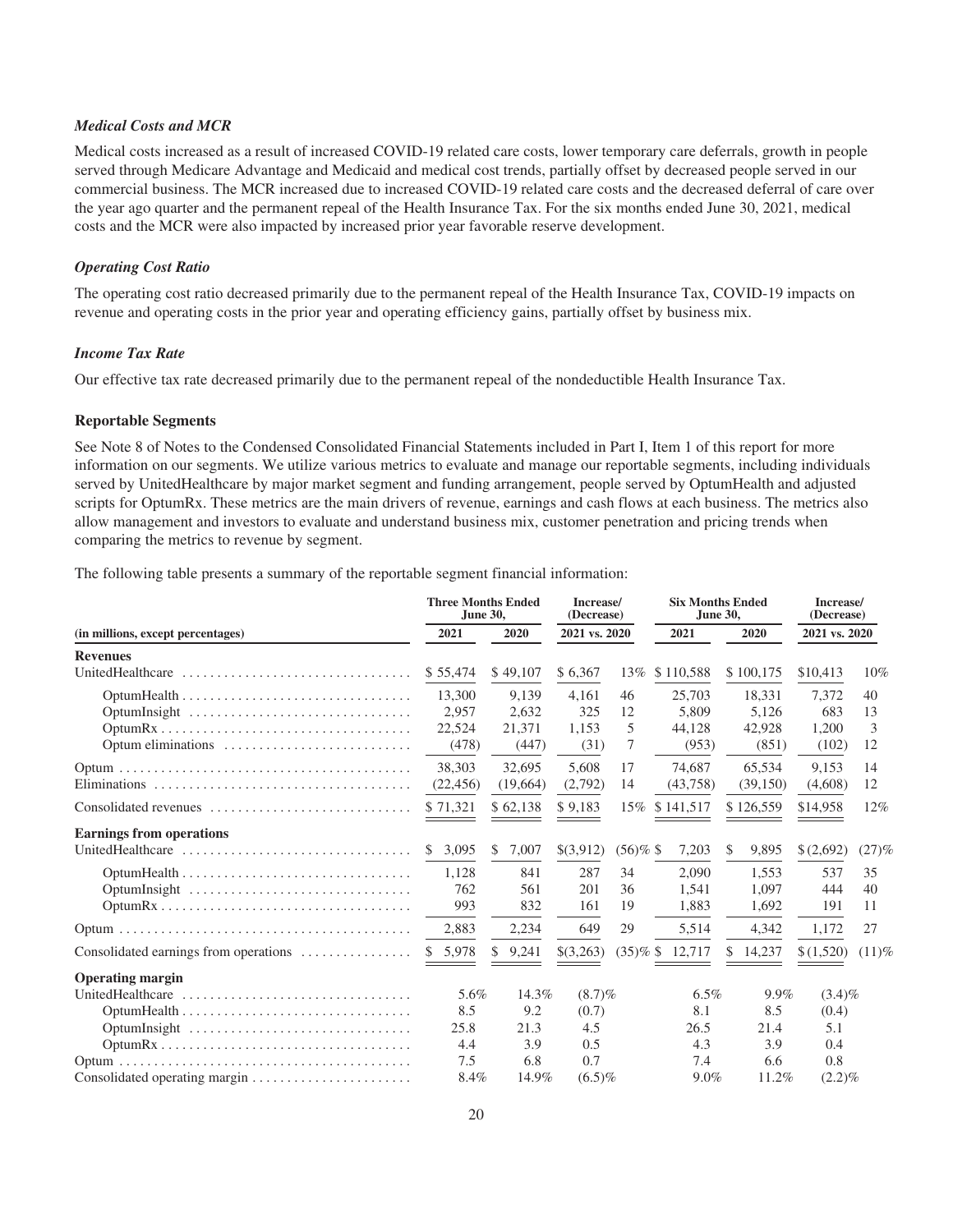#### *UnitedHealthcare*

The following table summarizes UnitedHealthcare revenues by business:

|                                                                                            |       | <b>Three Months Ended</b><br><b>June 30.</b> | Increase/<br>(Decrease) |      | <b>Six Months Ended</b><br><b>June 30.</b> |  |        |               | Increase/<br>(Decrease) |      |  |
|--------------------------------------------------------------------------------------------|-------|----------------------------------------------|-------------------------|------|--------------------------------------------|--|--------|---------------|-------------------------|------|--|
| (in millions, except percentages)                                                          | 2021  | 2020                                         | 2021 vs. 2020           |      | 2020<br>2021                               |  |        | 2021 vs. 2020 |                         |      |  |
|                                                                                            |       |                                              |                         |      |                                            |  |        |               |                         | 9%   |  |
|                                                                                            |       | 22,855                                       | 2.449                   | - 11 | 50,778                                     |  | 46,007 |               | 4.771                   | - 10 |  |
|                                                                                            |       | 11.523                                       | 1.587                   | -14  | 26,083                                     |  | 22,976 |               | 3.107                   | - 14 |  |
| UnitedHealthcare Global                                                                    | 2.118 | 1.766                                        | 352                     | 20   | 4.153                                      |  | 3.949  |               | 204                     |      |  |
| Total UnitedHealthcare revenues  \$55.474 \$49.107 \$6.367 13% \$10.588 \$100.175 \$10.413 |       |                                              |                         |      |                                            |  |        |               |                         | 10%  |  |

The following table summarizes the number of individuals served by our UnitedHealthcare businesses, by major market segment and funding arrangement:

|                                    | <b>June 30,</b> |             | Increase/<br>(Decrease) |                |
|------------------------------------|-----------------|-------------|-------------------------|----------------|
| (in thousands, except percentages) | 2021            | <b>2020</b> | 2021 vs. 2020           |                |
| Commercial:                        |                 |             |                         |                |
|                                    | 7.840           | 8.065       | (225)                   | $(3)$ %        |
|                                    | 18,395          | 18,705      | (310)                   | (2)            |
|                                    | 26,235          | 26,770      | (535)                   | (2)            |
|                                    | 6.385           | 5.605       | 780                     | 14             |
|                                    | 7.130           | 6.210       | 920                     | 15             |
|                                    |                 | 4,450       | (60)                    | (1)            |
|                                    | 17,905          | 16,265      | 1,640                   | 10             |
|                                    | 44,140          | 43,035      | 1.105                   | 3              |
|                                    | 5,485           | 5,365       | 120                     | $\mathfrak{D}$ |
|                                    |                 | 48,400      | 1,225                   | $3 \%$         |
| Supplemental Data:                 |                 |             |                         |                |
|                                    | 3.750           | 4.120       | (370)                   | $(9)$ %        |

Commercial business decreased primarily due to increased unemployment. Medicare Advantage increased due to growth in people served through individual and group Medicare Advantage plans. The increase in people served through Medicaid was primarily driven by states continuing to ease redetermination requirements due to COVID-19, new state-based awards and growth in people served through Dual Special Needs Plans.

UnitedHealthcare's revenue increased due to growth in the number of individuals served through Medicare Advantage and Medicaid and a greater mix of people with higher acuity needs, partially offset by a decrease in the number of individuals served through commercial benefits, the permanent repeal of the Health Insurance Tax and the impacts of COVID-19 on risk adjusted business. Earnings from operations for the three months ended June 30, 2021 decreased primarily due to the lower temporary deferral of care. For the three and six months ended June 30, 2021, earnings from operations decreased due to COVID-19 related care costs, reduction in people served through commercial benefits and the impacts of COVID-19 on risk adjusted business, partially offset by growth in people served through Medicare Advantage and Medicaid and the repeal of the Health Insurance Tax.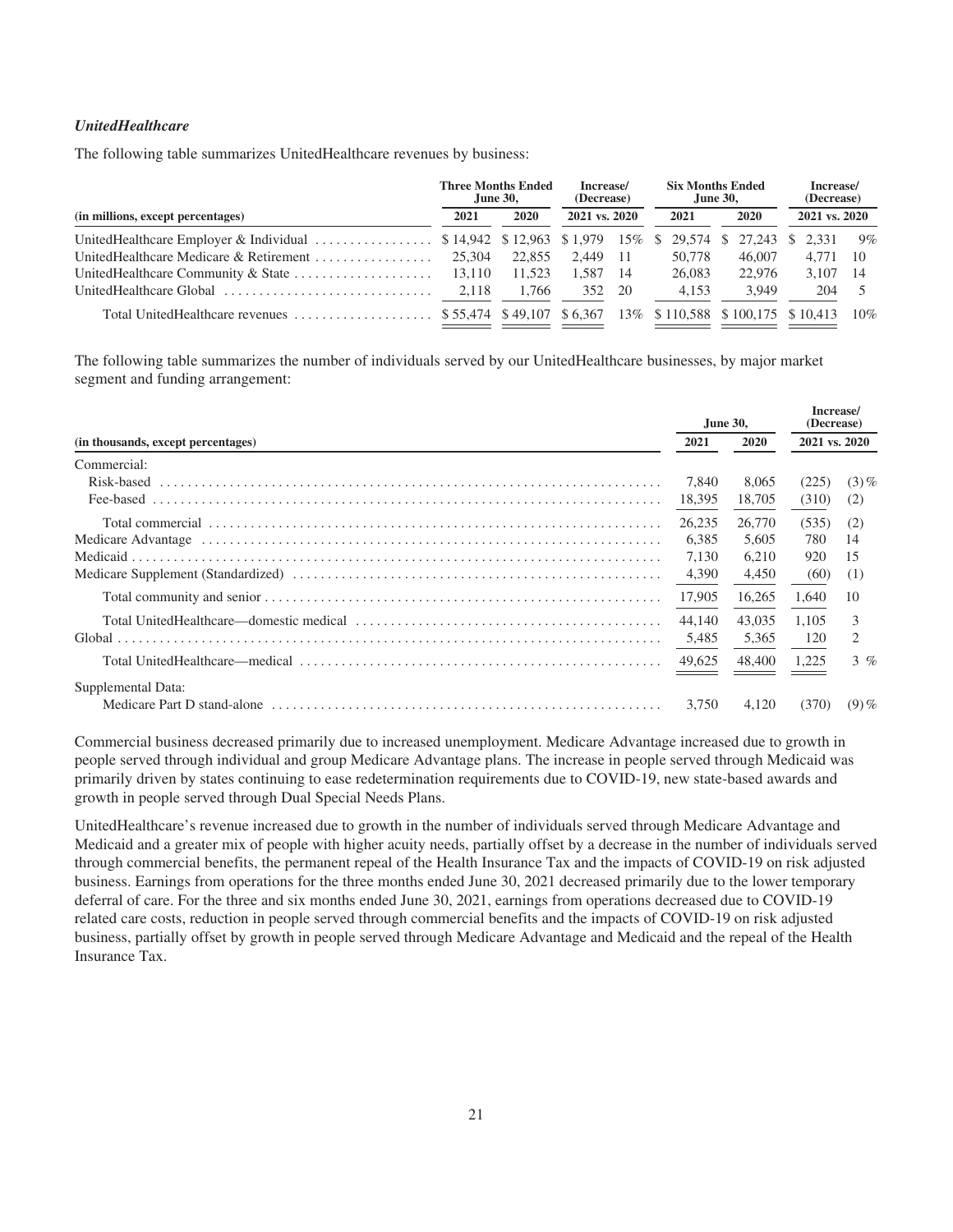#### *Optum*

Total revenues and earnings from operations increased due to growth across the Optum businesses. The results by segment were as follows:

#### *OptumHealth*

Revenue at OptumHealth increased primarily due to organic growth and acquisitions in care delivery and the impact of COVID-19 at our fee-based businesses as consumers resumed elective care. Earnings from operations increased due to organic growth and acquisitions and cost management initiatives. COVID-19 related care costs and temporary care deferrals affected earnings from operations at our risk-based and fee-based businesses in offsetting manners. OptumHealth served approximately 99 million people as of June 30, 2021 compared to 97 million people as of June 30, 2020.

#### *OptumInsight*

Revenue at OptumInsight increased primarily due to growth in technology and managed services and increased activity levels in our volume-based services as a result of care activity normalizing for payer and care provider clients. Earnings from operations increased primarily due to productivity gains and cost management initiatives, as well as the factors impacting revenue.

#### *OptumRx*

Revenue and earnings from operations at OptumRx increased due to higher script volumes, pricing trends and organic growth in pharmacy care services. Revenue for the six months ended June 30, 2021 also increased due to acquisitions. Earnings from operations also increased as a result of continued supply chain management initiatives. OptumRx fulfilled 342 million and 316 million adjusted scripts in the second quarters of 2021 and 2020, respectively. The increase was due to the continued recovery of script volumes from the second quarter of 2020 where volumes were negatively impacted by COVID-19, dispensing of COVID-19 vaccines and organic growth.

#### *LIQUIDITY, FINANCIAL CONDITION AND CAPITAL RESOURCES*

#### **Liquidity**

#### *Summary of our Major Sources and Uses of Cash and Cash Equivalents*

|                                                                          | <b>Six Months Ended</b> | June 30, | Increase/(Decrease) |  |  |
|--------------------------------------------------------------------------|-------------------------|----------|---------------------|--|--|
| (in millions)                                                            | 2021                    | 2020     | 2021 vs. 2020       |  |  |
| Sources of cash:                                                         |                         |          |                     |  |  |
|                                                                          | \$11,545                | \$12,946 | (1,401)<br>S.       |  |  |
| Issuances of short-term borrowings and long-term debt, net of repayments | 4,858                   | 5,215    | (357)               |  |  |
|                                                                          | 764                     | 870      | (106)               |  |  |
|                                                                          | 2,395                   | 1,263    | 1,132               |  |  |
|                                                                          |                         | 573      | (573)               |  |  |
|                                                                          | 19,562                  | 20,867   |                     |  |  |
| Uses of cash:                                                            |                         |          |                     |  |  |
|                                                                          | (2,900)                 | (1,691)  | (1,209)             |  |  |
|                                                                          | (4,642)                 | (3,952)  | (690)               |  |  |
|                                                                          | (2,789)                 |          | (2,789)             |  |  |
|                                                                          | (1,130)                 | (920)    | (210)               |  |  |
|                                                                          | (2,548)                 | (2,212)  | (336)               |  |  |
|                                                                          | (1,338)                 |          | (1,338)             |  |  |
|                                                                          | (1,310)                 | (607)    | (703)               |  |  |
|                                                                          | (16,657)                | (9,382)  |                     |  |  |
|                                                                          | 6                       | (143)    | 149                 |  |  |
|                                                                          | \$2,911                 | \$11.342 | \$ (8,431)          |  |  |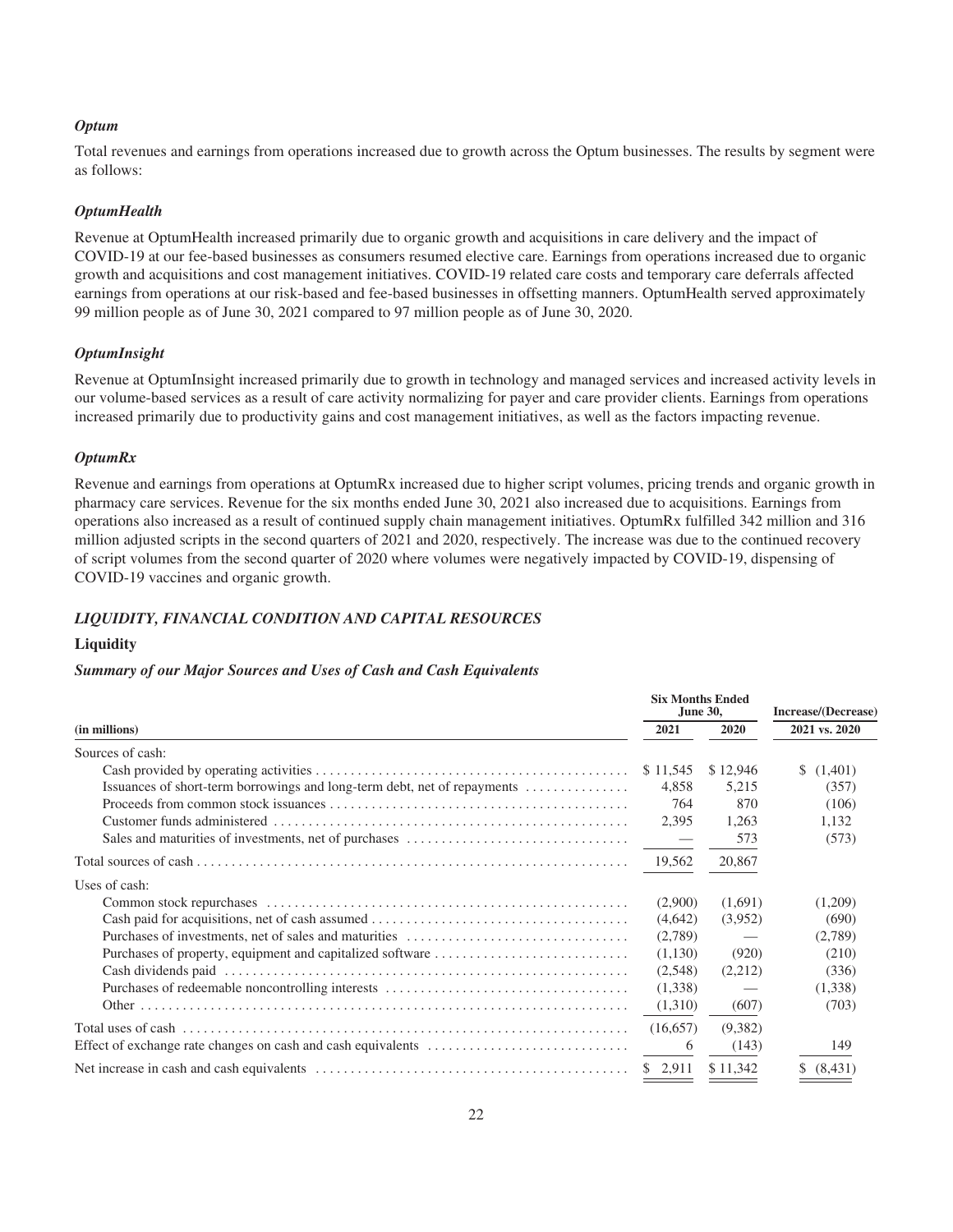#### *2021 Cash Flows Compared to 2020 Cash Flows*

Decreased cash flows provided by operating activities were primarily driven by decreased net earnings due to the lower temporary deferral of care, the timing of prior year federal income tax payments and changes in working capital accounts. Other significant changes in sources or uses of cash year-over-year included increased net purchases of investments, purchases of redeemable noncontrolling interests and increased share repurchases, partially offset by increased customer funds administered.

#### **Financial Condition**

As of June 30, 2021, our cash, cash equivalent, available-for-sale debt securities and equity securities balances of \$64.7 billion included approximately \$19.8 billion of cash and cash equivalents (of which \$1.5 billion was available for general corporate use), \$42.1 billion of debt securities and \$2.8 billion of investments in equity securities. Given the significant portion of our portfolio held in cash and cash equivalents, we do not anticipate fluctuations in the aggregate fair value of our financial assets to have a material impact on our liquidity or capital position. Our available-for-sale debt securities portfolio had a weightedaverage duration of 3.8 years and a weighted-average credit rating of "Double A" as of June 30, 2021. When multiple credit ratings are available for an individual security, the average of the available ratings is used to determine the weighted-average credit rating.

#### **Capital Resources and Uses of Liquidity**

In addition to cash flows from operations and cash and cash equivalent balances available for general corporate use, our capital resources and uses of liquidity are as follows:

*Cash Requirements.* A summary of our cash requirements as of December 31, 2020 was disclosed in Part II, Item 7, "Management's Discussion and Analysis of Financial Condition and Results of Operations" in our 2020 10-K. During the six months ended June 30, 2021, there were no material changes to this previously disclosed information outside the ordinary course of business. We believe our capital resources are sufficient to meet future, short-term and long-term, liquidity needs. We continually evaluate opportunities to expand our operations, including through internal development of new products, programs and technology applications and acquisitions.

*Short-Term Borrowings.* Our revolving bank credit facilities provide liquidity support for our commercial paper borrowing program, which facilitates the private placement of unsecured debt through independent broker-dealers, and are available for general corporate purposes. For more information on our commercial paper and bank credit facilities, see Note 8 of Notes to the Consolidated Financial Statements included in Part II, Item 8, "Financial Statements" in our 2020 10-K.

Our revolving bank credit facilities contain various covenants, including covenants requiring us to maintain a defined debt to debt-plus-shareholders' equity ratio of not more than 60%. As of June 30, 2021, our debt to debt-plus-shareholders' equity ratio, as defined and calculated under the credit facilities, was approximately 39%.

*Long-Term Debt.* Periodically, we access capital markets and issue long-term debt for general corporate purposes, such as, to meet our working capital requirements, to refinance debt, to finance acquisitions or for share repurchases. For more information on our long-term debt, see Note 5 of Notes to the Condensed Consolidated Financial Statements included in Part I, Item 1 of this report and Note 8 of Notes to the Consolidated Financial Statements included in Part II, Item 8, "Financial Statements" in our 2020 10-K.

*Credit Ratings.* Our credit ratings as of June 30, 2021 were as follows:

|  | Moody's | S&P Global |  | Fitch |  | A.M. Best                                                       |  |
|--|---------|------------|--|-------|--|-----------------------------------------------------------------|--|
|  |         |            |  |       |  | Ratings Outlook Ratings Outlook Ratings Outlook Ratings Outlook |  |
|  |         |            |  |       |  |                                                                 |  |
|  |         |            |  |       |  | n/a AMB-1 n/a                                                   |  |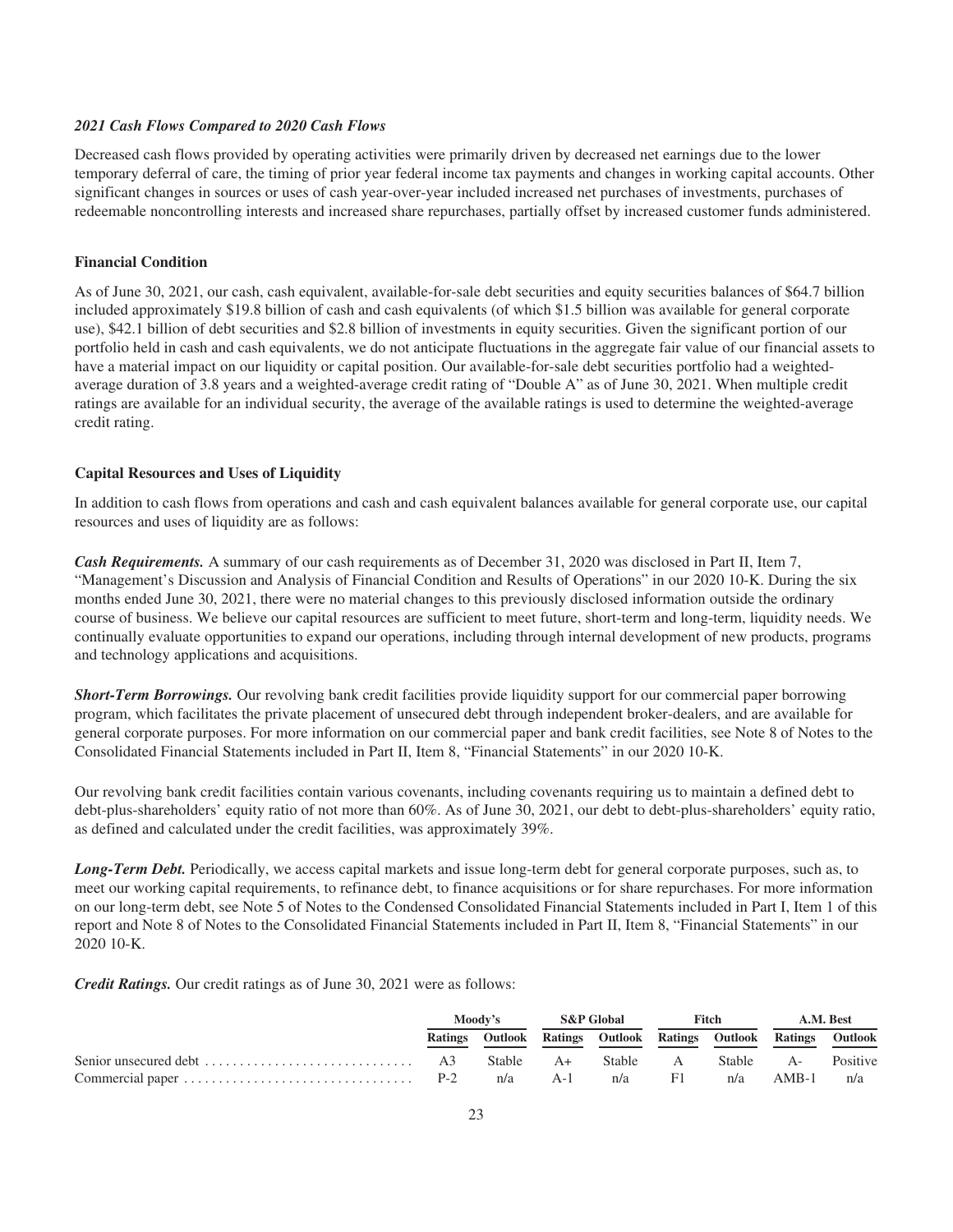The availability of financing in the form of debt or equity is influenced by many factors, including our profitability, operating cash flows, debt levels, credit ratings, debt covenants and other contractual restrictions, regulatory requirements and economic and market conditions. A significant downgrade in our credit ratings or adverse conditions in the capital markets may increase the cost of borrowing for us or limit our access to capital.

*Share Repurchase Program.* During the six months ended June 30, 2021, we repurchased approximately 8 million shares at an average price of \$365.03 per share. As of June 30, 2021, we had Board authorization to purchase up to 50 million shares of our common stock.

*Dividends.* In June 2021, the Company's Board of Directors increased the Company's quarterly cash dividend to shareholders to an annual rate of \$5.80 compared to \$5.00 per share. For more information on our dividend, see Note 6 of Notes to the Condensed Consolidated Financial Statements included in Part I, Item 1 of this report.

*Pending Acquisitions*. The Company has entered into agreements to purchase companies in the health care sector, most notably Change Healthcare (NASDAQ: CHNG), subject to regulatory approvals and other customary closing conditions. The total anticipated capital required for these acquisitions, excluding the payoff of acquired indebtedness, is approximately \$9 billion.

For additional liquidity discussion, see Note 10 of Notes to the Consolidated Financial Statements in Part II, Item 8, "Financial Statements" and "Management's Discussion and Analysis of Financial Condition and Results of Operations" in Part II, Item 7 in our 2020 10-K.

#### *RECENTLY ISSUED ACCOUNTING STANDARDS*

There are no recently issued accounting standards that are expected to have a material impact on our Condensed Consolidated Financial Statements.

#### *CRITICAL ACCOUNTING ESTIMATES*

In preparing our Condensed Consolidated Financial Statements, we are required to make judgments, assumptions and estimates, which we believe are reasonable and prudent based on the available facts and circumstances. These judgments, assumptions and estimates affect certain of our revenues and expenses and their related balance sheet accounts and disclosure of our contingent liabilities. We base our assumptions and estimates primarily on historical experience and consider known and projected trends. On an ongoing basis, we re-evaluate our selection of assumptions and the method of calculating our estimates. Actual results, however, may materially differ from our calculated estimates, and this difference would be reported in our current operations.

Our critical accounting estimates include medical costs payable and goodwill. For a detailed description of our critical accounting estimates, see "Management's Discussion and Analysis of Financial Condition and Results of Operations" in Part II, Item 7 in our 2020 10-K. For a detailed discussion of our significant accounting policies, see Note 2 of Notes to the Consolidated Financial Statements in Part II, Item 8, "Financial Statements" in our 2020 10-K.

#### *FORWARD-LOOKING STATEMENTS*

The statements, estimates, projections, guidance or outlook contained in this document include "forward-looking" statements which are intended to take advantage of the "safe harbor" provisions of the federal securities law. The words "believe," "expect," "intend," "estimate," "anticipate," "forecast," "outlook," "plan," "project," "should" and similar expressions identify forward-looking statements. These statements may contain information about financial prospects, economic conditions and trends and involve risks and uncertainties. Actual results could differ materially from those that management expects, depending on the outcome of certain factors including: risks associated with public health crises, large-scale medical emergencies and pandemics, such as the COVID-19 pandemic; our ability to effectively estimate, price for and manage medical costs; new or changes in existing health care laws or regulations, or their enforcement or application; the DOJ's legal action relating to the risk adjustment submission matter; our ability to maintain and achieve improvement in quality scores impacting revenue; reductions in revenue or delays to cash flows received under government programs; changes in Medicare, the CMS star ratings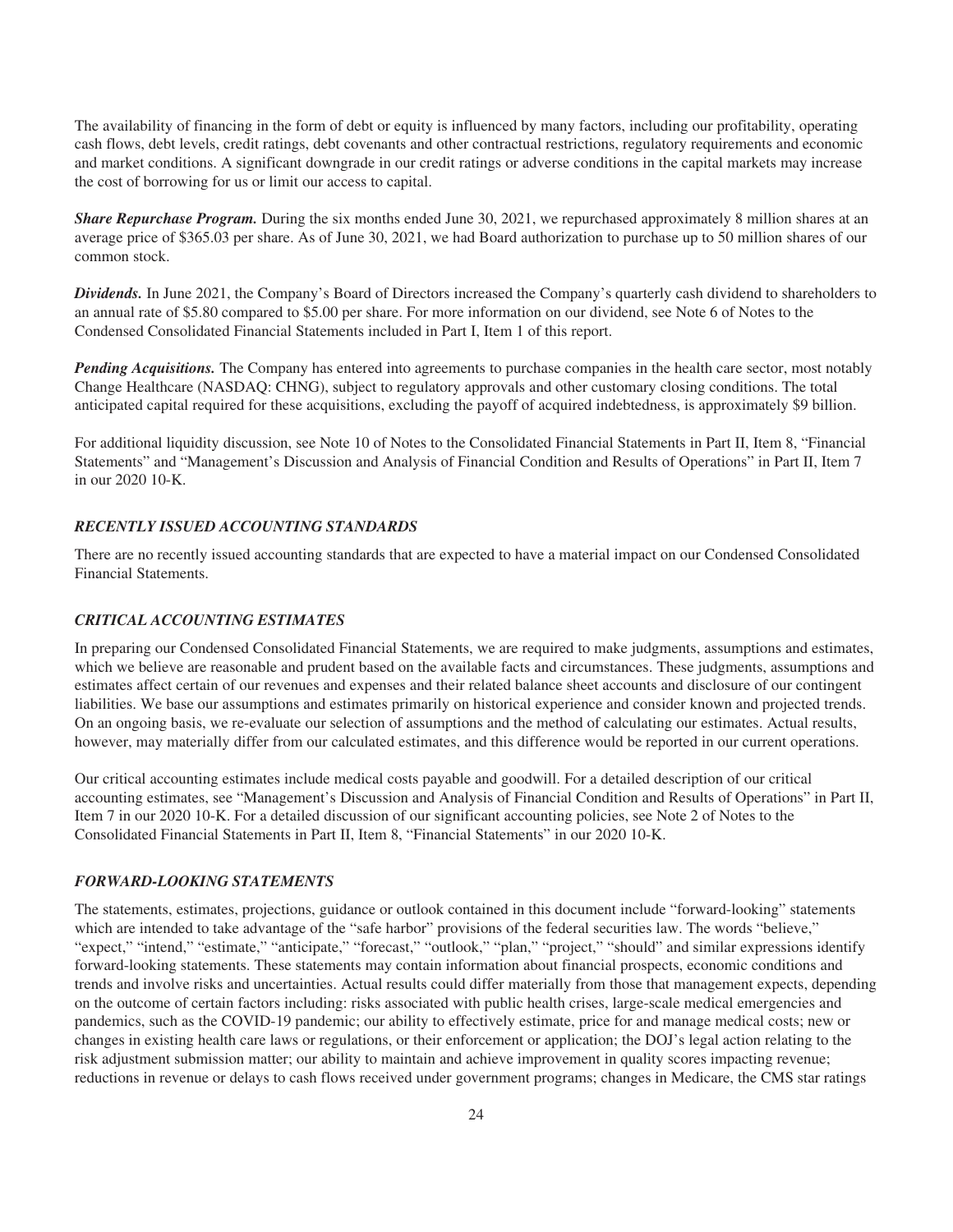program or the application of risk adjustment data validation audits; failure to maintain effective and efficient information systems or if our technology products do not operate as intended; cyberattacks, other privacy/data security incidents, or our failure to comply with related regulations; risks and uncertainties associated with the pharmacy benefits management industry; competitive pressures; changes in or challenges to our public sector contract awards; our ability to contract on competitive terms with physicians, hospitals and other service providers; failure to attract, develop, retain, and manage the succession of key employees and executives; the impact of potential changes in tax laws and regulations (including any increase in the U.S. income tax rate applicable to corporations); failure to achieve targeted operating cost productivity improvements; increases in costs and other liabilities associated with litigation, government investigations, audits or reviews; failure to manage successfully our strategic alliances or complete or receive anticipated benefits of strategic transactions; fluctuations in foreign currency exchange rates; downgrades in our credit ratings; our investment portfolio performance; impairment of our goodwill and intangible assets; and our ability to obtain sufficient funds from our regulated subsidiaries or from external financings to fund our obligations, maintain our debt to total capital ratio at targeted levels, maintain our quarterly dividend payment cycle, or continue repurchasing shares of our common stock. This above list is not exhaustive. We discuss these matters, and certain risks that may affect our business operations, financial condition and results of operations more fully in our filings with the SEC, including our reports on Forms 10-K, 10-Q and 8-K. By their nature, forward-looking statements are not guarantees of future performance or results and are subject to risks, uncertainties and assumptions that are difficult to predict or quantify. Actual results may vary materially from expectations expressed or implied in this document or any of our prior communications. You should not place undue reliance on forward-looking statements, which speak only as of the date they are made. We do not undertake to update or revise any forward-looking statements, except as required by law.

#### **ITEM 3. QUANTITATIVE AND QUALITATIVE DISCLOSURES ABOUT MARKET RISK**

We manage exposure to market interest rates by diversifying investments across different fixed-income market sectors and debt across maturities, as well as by matching a portion of our floating-rate assets and liabilities, either directly or through the use of interest rate swap contracts. Unrealized gains and losses on investments in available-for-sale debt securities are reported in comprehensive income.

The following table summarizes the impact of hypothetical changes in market interest rates across the entire yield curve by 1% point or 2% points as of June 30, 2021 on our investment income and interest expense per annum, and the fair value of our investments and debt (in millions, except percentages):

|                                             | June 30, 2021 |                                                               |  |                                                                     |  |                                                        |  |                                                         |  |  |
|---------------------------------------------|---------------|---------------------------------------------------------------|--|---------------------------------------------------------------------|--|--------------------------------------------------------|--|---------------------------------------------------------|--|--|
| Increase (Decrease) in Market Interest Rate |               | Investment<br><b>Income Per</b><br>$\text{Annum}(\mathbf{a})$ |  | <b>Interest</b><br><b>Expense Per</b><br>$\text{Annum}(\mathbf{a})$ |  | <b>Fair Value of</b><br><b>Financial</b><br>Assets (b) |  | <b>Fair Value of</b><br>Financial<br><b>Liabilities</b> |  |  |
|                                             |               | 472 \$                                                        |  | 204 \$                                                              |  | (3.200)                                                |  | (8, 864)                                                |  |  |
|                                             |               | 236                                                           |  | 102                                                                 |  | (1.615)                                                |  | (4,831)                                                 |  |  |
|                                             |               | (88)                                                          |  | (10)                                                                |  | 1.222                                                  |  | 5,640                                                   |  |  |
|                                             |               | (88)                                                          |  | (10)                                                                |  | 1.555                                                  |  | 11.426                                                  |  |  |

Note: Given the low absolute level of short-term market rates on our floating-rate assets and liabilities as of June 30, 2021, the assumed hypothetical change in interest rates does not reflect the full 100 and 200 basis point reduction in interest income or interest expense, as the rates are assumed not to fall below zero. As of June 30, 2021 some of our investments had interest rates below 2% so the assumed hypothetical change in the fair value of investments does not reflect the full 200 basis point reduction.

#### **ITEM 4. CONTROLS AND PROCEDURES**

#### *EVALUATION OF DISCLOSURE CONTROLS AND PROCEDURES*

We maintain disclosure controls and procedures as defined in Rules 13a-15(e) and 15d-15(e) under the Securities Exchange Act of 1934 (Exchange Act) that are designed to provide reasonable assurance that information required to be disclosed by us in reports that we file or submit under the Exchange Act is (i) recorded, processed, summarized and reported within the time periods specified in SEC rules and forms; and (ii) accumulated and communicated to our management, including our principal executive officer and principal financial officer, as appropriate to allow timely decisions regarding required disclosure.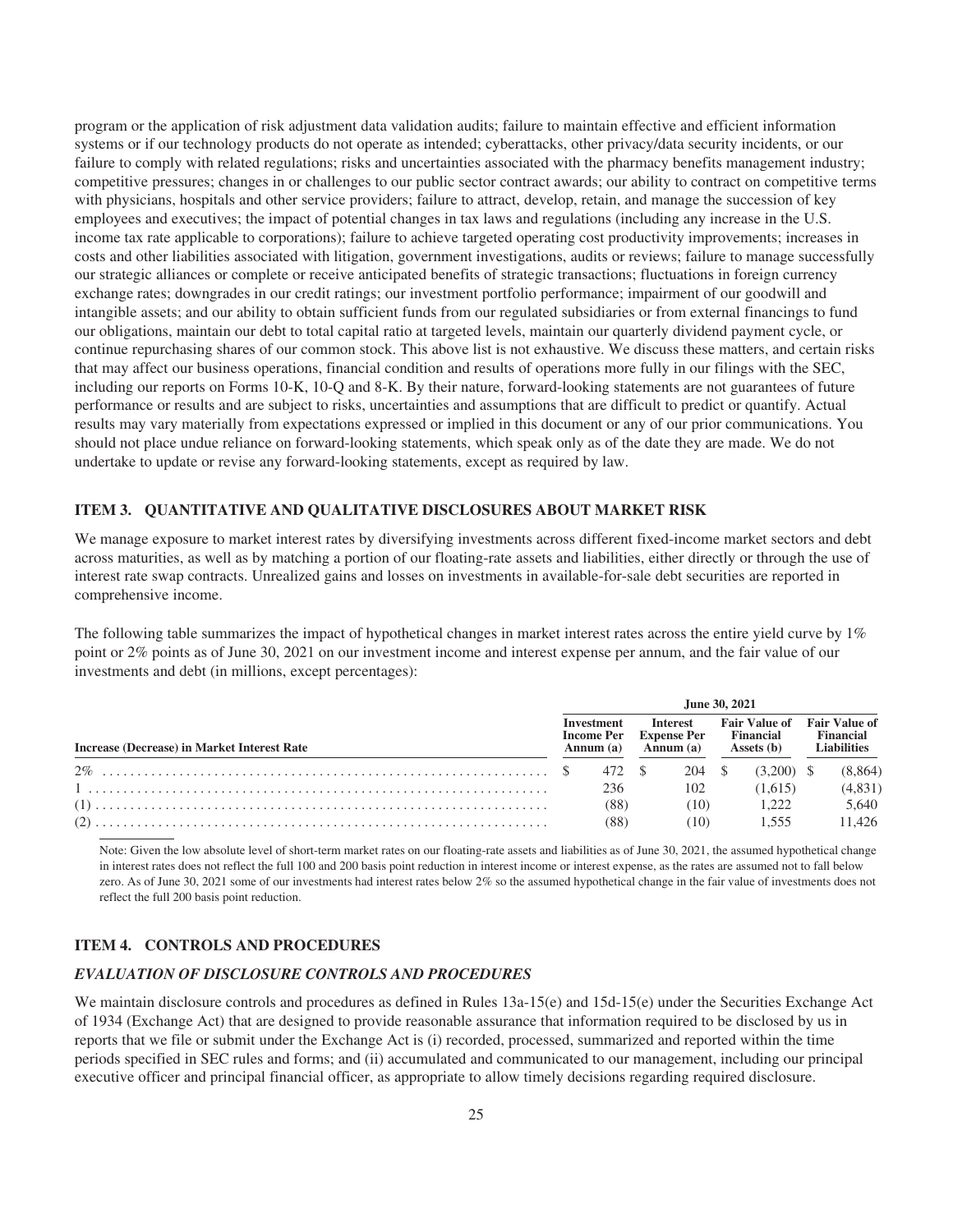In connection with the filing of this quarterly report on Form 10-Q, management evaluated, under the supervision and with the participation of our Chief Executive Officer and Chief Financial Officer, the effectiveness of the design and operation of our disclosure controls and procedures as of June 30, 2021. Based upon that evaluation, our Chief Executive Officer and Chief Financial Officer concluded that our disclosure controls and procedures were effective at the reasonable assurance level as of June 30, 2021.

#### *CHANGES IN INTERNAL CONTROL OVER FINANCIAL REPORTING*

There have been no changes in our internal control over financial reporting during the quarter ended June 30, 2021 that have materially affected, or are reasonably likely to materially affect, our internal control over financial reporting.

#### **PART II. OTHER INFORMATION**

#### **ITEM 1. LEGAL PROCEEDINGS**

A description of our legal proceedings is included in and incorporated by reference to Note 7 of Notes to the Condensed Consolidated Financial Statements contained in Part I, Item 1 of this report.

#### **ITEM 1A.RISK FACTORS**

In addition to the other information set forth in this report, you should carefully consider the factors discussed in Part I, Item 1A, "Risk Factors" of our 2020 10-K, which could materially affect our business, financial condition or future results. The risks described in our 2020 10-K are not the only risks facing us. Additional risks and uncertainties not currently known to us or that we currently deem to be immaterial also may materially adversely affect our business, financial condition or future results.

There have been no material changes to the risk factors as disclosed in our 2020 10-K.

#### **ITEM 2. UNREGISTERED SALE OF EQUITY SECURITIES AND USE OF PROCEEDS**

In November 1997, our Board of Directors adopted a share repurchase program, which the Board evaluates periodically. There is no established expiration date for the program. During the second quarter 2021, we repurchased approximately 3 million shares at an average price of \$394.60 per share. As of June 30, 2021, we had Board authorization to purchase up to 50 million shares of our common stock.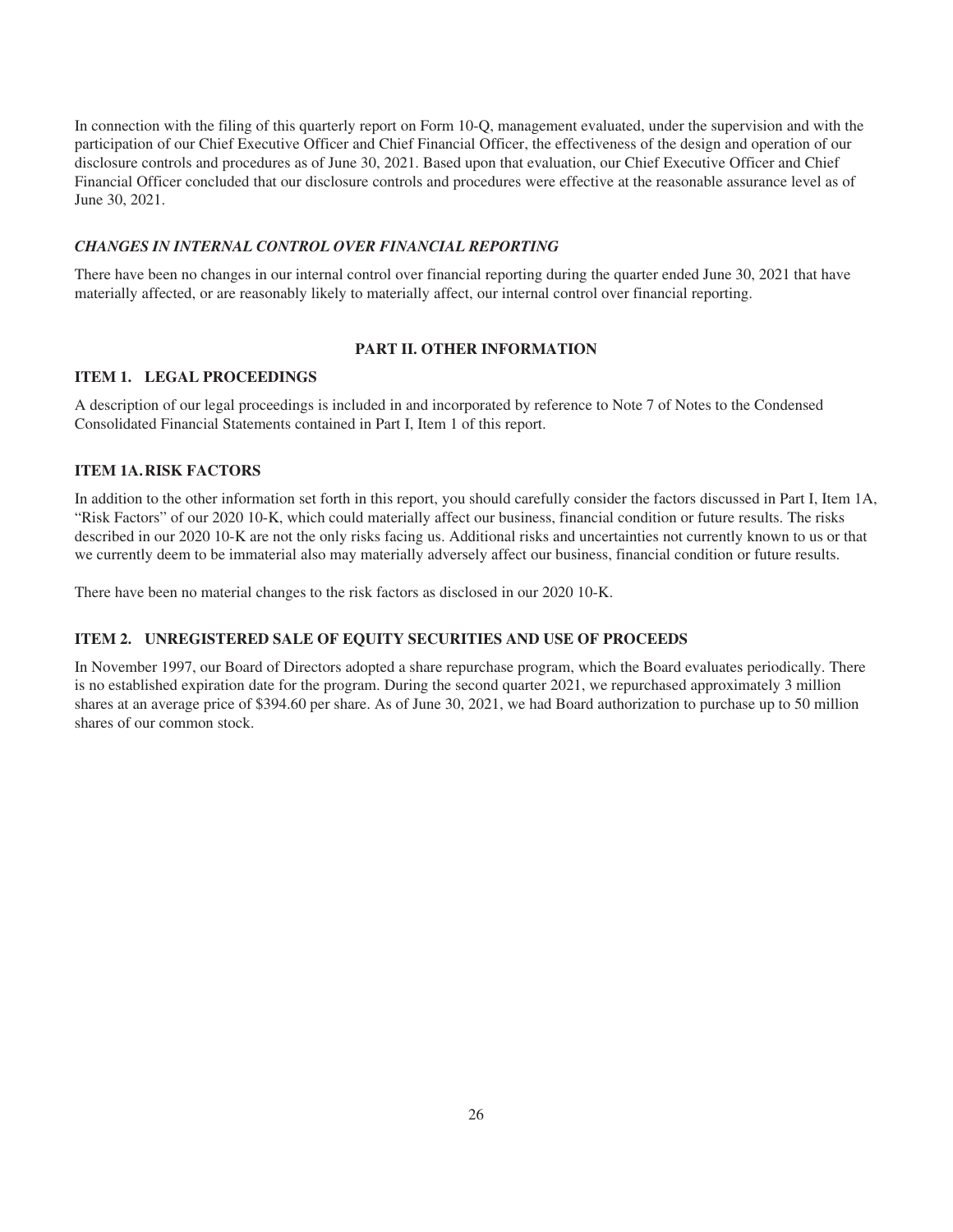#### **ITEM 6. EXHIBITS\***

The following exhibits are filed or incorporated by reference herein in response to Item 601 of Regulation S-K. The Company files Annual Reports on Form 10-K, Quarterly Reports on Form 10-Q and Current Reports on Form 8-K pursuant to the Securities Exchange Act of 1934 under Commission File No. 1-10864.

- 3.1 Certificate of Incorporation of UnitedHealth Group Incorporated (incorporated by reference to Exhibit 3.1 to the Company's Registration Statement on Form 8-A/A filed on July 1, 2015)
- 3.2 Amended and Restated Bylaws of UnitedHealth Group Incorporated, effective February 23, 2021 (incorporated by reference to Exhibit 3.2 to UnitedHealth Group Incorporated's Current Report on Form 8-K filed on February 26, 2021)
- 4.1 Senior Indenture, dated as of November 15, 1998, between United HealthCare Corporation and The Bank of New York (incorporated by reference to Exhibit 4.1 to the Company's Registration Statement on Form S-3/A, SEC File Number 333-66013, filed on January 11, 1999)
- 4.2 Amendment, dated as of November 6, 2000, to Senior Indenture, dated as of November 15, 1998, between UnitedHealth Group Incorporated and The Bank of New York (incorporated by reference to Exhibit 4.1 to the Company's Quarterly Report on Form 10-Q for the quarter ended September 30, 2001)
- 4.3 Instrument of Resignation, Appointment and Acceptance of Trustee, dated January 8, 2007, pursuant to the Senior Indenture, dated as of November 15, 1998, amended November 6, 2000, among UnitedHealth Group Incorporated, The Bank of New York and Wilmington Trust Company (incorporated by reference to Exhibit 4.3 to the Company's Quarterly Report on Form 10-Q for the quarter ended June 30, 2007)
- 4.4 Indenture, dated as of February 4, 2008, between UnitedHealth Group Incorporated and U.S. Bank National Association (incorporated by reference to Exhibit 4.1 to the Company's Registration Statement on Form S-3, SEC File Number 333-149031, filed on February 4, 2008)
- 31.1 Certifications pursuant to Section 302 of the Sarbanes-Oxley Act of 2002
- 32.1 Certifications pursuant to Section 906 of the Sarbanes-Oxley Act of 2002
- 101.INS XBRL Instance Document—the instance document does not appear in the Interactive Data File because its XBRL tags are embedded within the Inline XBRL document.
- 101.SCH Inline XBRL Taxonomy Extension Schema Document.
- 101.CAL Inline XBRL Taxonomy Extension Calculation Linkbase Document.
- 101.DEF Inline XBRL Taxonomy Extension Definition Linkbase Document.
- 101.LAB Inline XBRL Taxonomy Extension Label Linkbase Document.
- 101.PRE Inline XBRL Taxonomy Extension Presentation Linkbase Document.
- 104 Cover Page Interactive Data File (formatted as Inline XBRL and embedded within Exhibit 101).

<sup>\*</sup> Pursuant to Item 601(b)(4)(iii) of Regulation S-K, copies of instruments defining the rights of certain holders of long-term debt are not filed. The Company will furnish copies thereof to the SEC upon request.